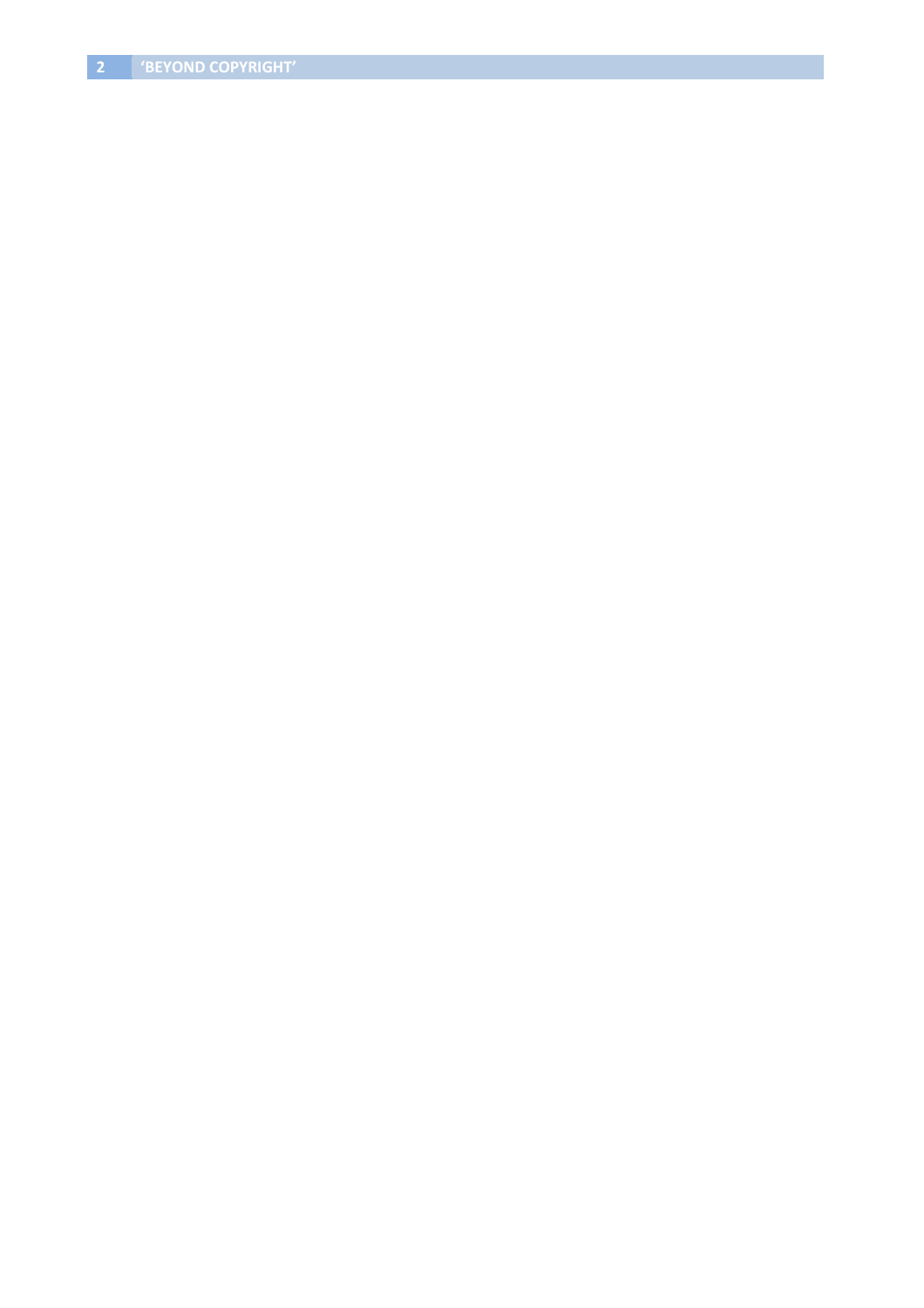## "Beyond Copyright" Law, Conflicts and the Quest for Practical Solutions

Evelyn Welch and Maria Mercedes Frabboni

| $\mathbf{I}$ . | <b>INTRODUCTION</b>                                                    | $\overline{\mathbf{4}}$ |
|----------------|------------------------------------------------------------------------|-------------------------|
| II.            | <b>TERMS OF REFERENCE</b>                                              | 5                       |
| III.           | <b>CREATIVE ACTIVITIES AND COPYRIGHT</b>                               | 6                       |
| A.             | Content creation and adaptation                                        | 8                       |
| <b>B.</b>      | Dissemination                                                          | 9                       |
| IV.            | <b>SPECIFIC AREAS OF ENQUIRY</b>                                       | 10                      |
| А.             | The ephemeral and the permanent dimensions of protected works          | 10                      |
| B.             | Non-commercial v. commercial exploitation of copyright protected works | 12                      |
| C.             | Rights management                                                      | 14                      |
| D.             | Risk management                                                        | 16                      |
| V.             | POSSIBLE SOLUTIONS AND PATHS FOR DEVELOPMENT                           | 17                      |
| А.             | New definitions and practices                                          | 18                      |
| <b>B.</b>      | New involvement                                                        | 20                      |
| C.             | New tools                                                              | 23                      |
| VI.            | <b>FURTHER QUESTIONS TO BE ADDRESSED</b>                               | 23                      |

Evelyn Welch is the Beyond Text Programme Director and was responsible for overseeing the report. Maria Mercedes Frabboni is Visiting Lecturer, Queen Mary, University of London [\(m.m.frabboni@qmul.ac.uk\)](mailto:m.m.frabboni@qmul.ac.uk) and produced the report.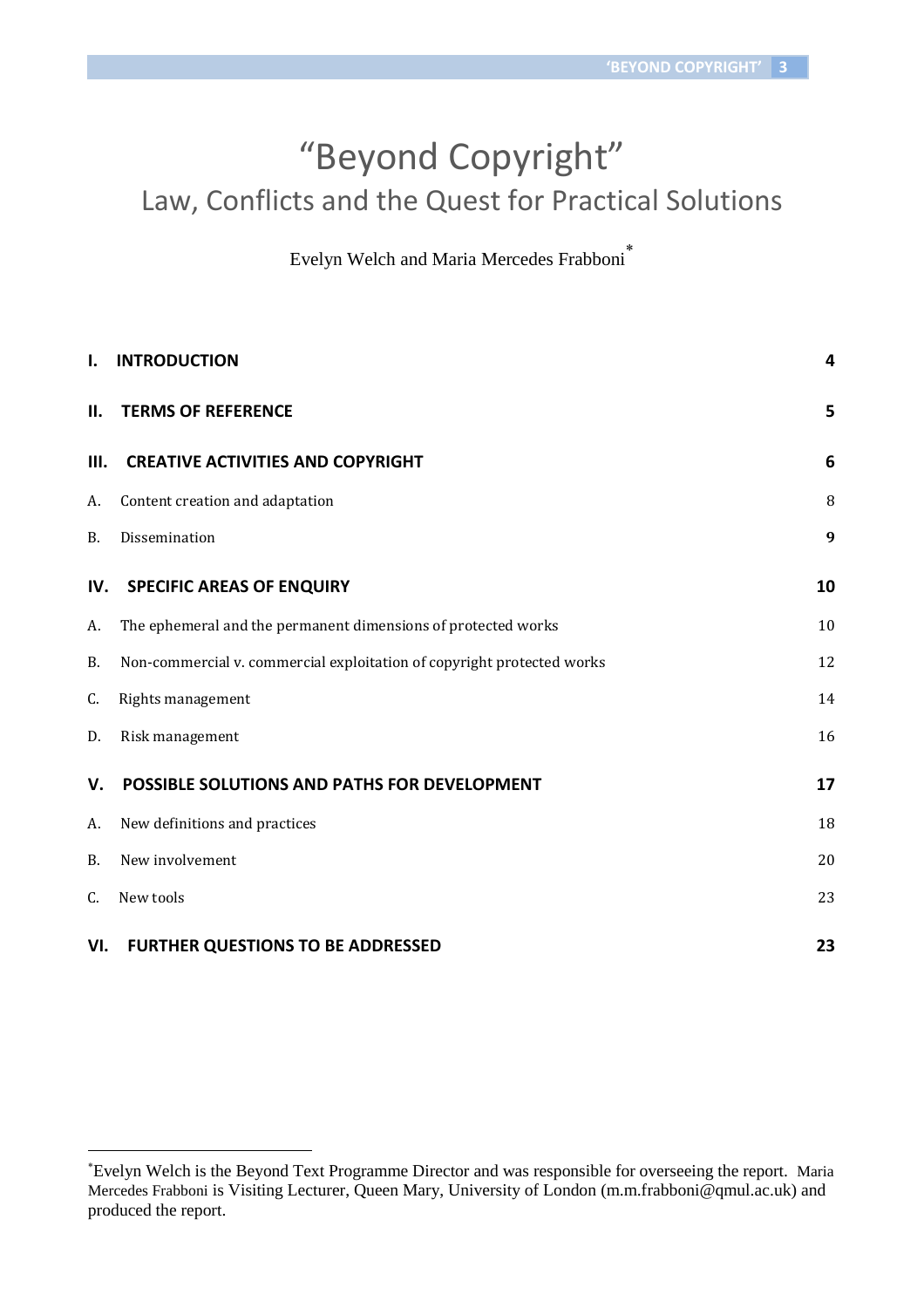## **I. Introduction**

In 2005, the Arts and Humanities Research Council, a newly founded entity that had grown out of the Arts and Humanities Research Board (joining the other UK government funded Research Councils), asked its academic communities for ideas about strategic issues and common problems that needed greater investigation. Answers included the need to undertake in-depth research into migration, religion, landscape and the environment, and how art and design could make a difference in the  $21<sup>st</sup>$  century. These all became strategic programmes in their own right. But another, less settled group of ideas emerged at the same time: how did we teach each other things by doing rather than through formal instruction? What happens when we listen to music or watch a performance? How worried should we be about the demise of endangered languages or cultural practices? Why is text dominant when singing, laughing, looking, gossiping, drawing, painting, designing and making in all its contexts are such key but often ephemeral moments in our lives?

From these broad ideas, the AHRC 5.5 million pound strategic programme: Beyond Text: Performances, Sounds, Images, Objects was born. From 2008, when the first research project started, to 2012 when the programme finished, we have funded more than 60 projects which explore how we communicate without, between, and beyond the written or recorded text. We have asked what this type of transmission means for our understanding of the past and for our responsibilities to the future. When the programme was established, copyright was neither a dedicated topic nor a central concern. But it rapidly developed into one of the most important issues for all our investigators. Some were studying copyright for its own intrinsic intellectual challenges; but many Beyond Text researchers who were not working on legal theory had to grapple with the legislation as they tried to determine what they could, or could not, do with the visual and oral materials that they had gathered. Who owned the ephemera that they wanted to preserve for the future?

These practical issues encouraged collaboration and discussion not only within the Beyond Text programme but also with other researchers internationally. Questions of copyright, national heritage and memory were investigated in 2008 through joint work with the National Endowment for the Humanities in the United States. In a series of collaborative workshops in Washington DC and Oxford during 2009, we shared views on 'Picturing the Nation', an NEH programme designed to ensure that all US schools had access to historical and contemporary works of art with an American theme and compared this, in turn, with the UK's own National Catalogue Foundation programme which aims to ensure that all publicly owned works of art in the United Kingdom are made freely accessible.

In 2011, the Beyond Text programme went on to collaborated with colleagues in the Humanities in the European Research Area (HERA) Joint Research Programme to bring together researchers, artists, writers, creative entrepreneurs, legal professionals and representatives from Europe and the UK to discuss European copyright and its issues. These discussions then fed into the AHRC's plans for future funding in this area.

This report, based on interviews undertaken by Maria Mercedes Frabboni with Beyond Text researchers, is designed to bring together the information and recommendations that have emerged over the past four years of work. We hope that this will allow other groups to build on the collective knowledge concerning copyright and its practical challenges that has evolved over the lifetime of the Beyond Text programme.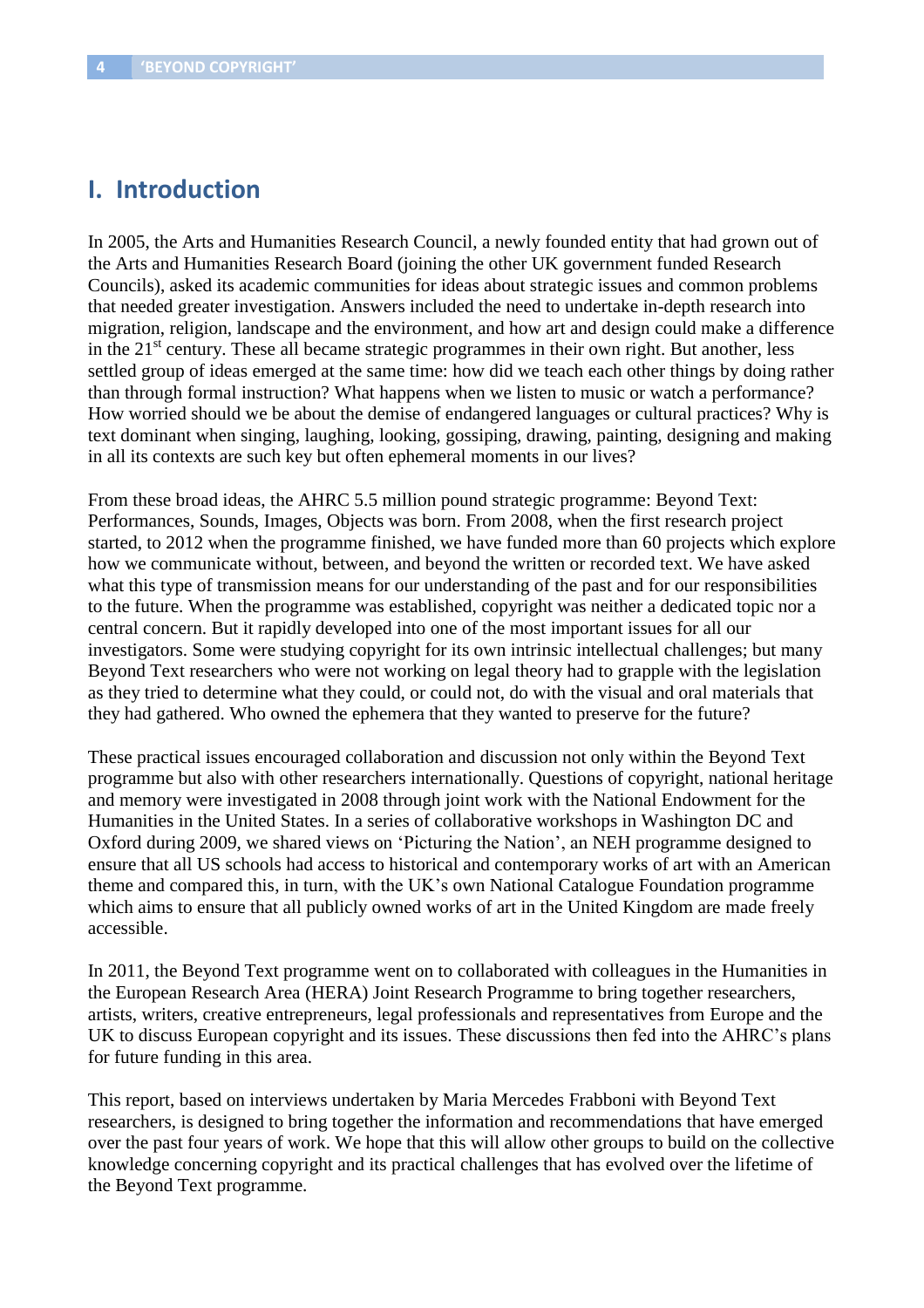## **II. Terms of reference**

The AHRC strategic programme: Beyond Text: Performances, Sounds, Images, Objects was launched in 2007 and finished its work in 2012. In this period it has funded a wide range of projects that have directly or indirectly dealt with questions of copyright and intellectual property. In some cases the relationship has involved a straightforward investigation of changes in IP in music and dance; in many others, the issues have emerged more slowly. For example, projects have asked: how do music festivals encourage crowds to copy and emulate the actors they ask to do site-specific works without infringing the artists' rights? How can museums balance the need to distribute their publicly funded works freely without damaging the original creators' intentions and income? What do we do when we do not know who made a particular work – should we keep it off-line or take the risk of making it available? Who owns the rights in a collectively created or curated work of art?

These issues feed directly into the key themes that have characterised the Beyond Text programme which has evolved to cover work in five key areas: Education and Communication across the Generations; the Creative Industries; Heritage and Values; the Digital Economy; Archives and the Ephemeral.

Because preservation of the physical and ephemeral in both digital and physical format lies at the heart of the programme, copyright issues have emerged as a central question for Beyond Text practitioners. The ownership of objects, ideas, actions, speech and sound are both intellectual and practical problems for all those involved in the programme. Beyond Text grant meetings have been fora for the display of creative material which had been produced, acquired, and investigated by the research teams. During these events, a number of recurrent questions and anxieties were raised about rights and what the limitations were on dissemination. Regular questions posed during these AHRC sessions included:

#### *"Who took these photos?"*

#### *"How was this sound acquired?"*

#### *"Did you have to ask permission to post this video interview on the website?"*

These questions demonstrated a shared anxiety concerning issues of permission for the use of material in the context of research projects as well as a broader awareness of the problems that current copyright legislation might pose for the future preservation of crucial materials. Librarians in the eighteenth century did not feel the need to ask permission to send copies of the letters in their holdings to other collectors or to pay rights to do so; they accepted items that were looted and/or of religious significance to others. Today, artists, writers and performers rely on the income that is generated by such permissions and we have a much better sense of the collective rights of communities who created the original objects or knowledge. At the same time, emulation, repurposing and reformulating sounds, images and performances has become a key part of artistic practice. For the Beyond Text programme and its investigators the question of how we preserve the performances, sounds, images and objects of the past and present for the future has become a central moral and legal issue of increasing complexity.

As indicated by the Programme Director, Evelyn Welch, in the 'Beyond Text' Annual Report for 2011: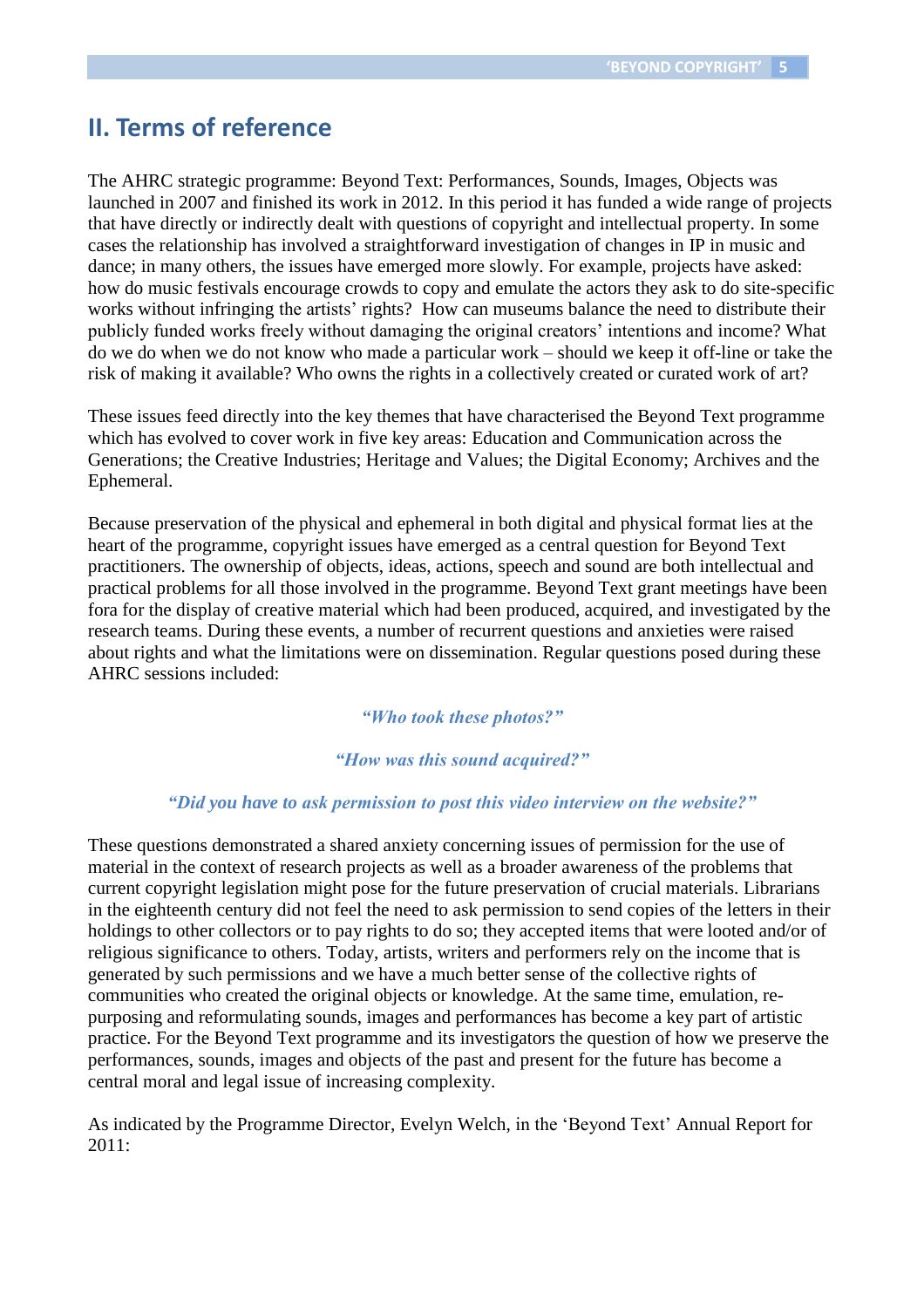$\overline{a}$ 

*"An[….] important theme to emerge from the programme has been in the area of legal policy with projects on copyright in music and dance and in the key area of 'Orphan Works' where failure to identify the original rights holders has meant that institutions such as the British Library are unable to digitise and distribute cultural works. The issues were also important to numerous other projects where questions of ownership, emulation and copying were central to the research."*<sup>1</sup>

Because of the centrality of this question, 'Beyond Text' has become an unanticipated platform for participants to express consensus or highlight areas of conflict. In response, the following events were organised to tackle specific questions on the topic of copyright:

- 'Beyond Copyright' workshop, Intellectual Property Institute, Centre for Commercial Law Studies, Queen Mary University of London (8th April 2011) – this was undertaken in conjunction with the Humanities in the European Research Area projects: 'Fashioning the Early Modern: Creativity and Innovation in Europe, 1500-1800; 'Of Authorship and Originality' and CULTIVATE.
- 'Beyond Copyright: the Visual Dimension' workshop, St Catherine's College, Oxford (14- 15 September 2011) in which the HERA project CULTIVATE also participated.

This report addresses some of the questions emerged in the two 'Beyond Copyright' workshops, and during interviews with 'Beyond Text' grant holders.<sup>2</sup>

## **III. Creative Activities and Copyright**

One of the main projects to directly engage with Copyright was 'Music and Dance: Beyond Copyright Text' led by Charlotte Waelde and Philip Schlesinger. This project concluded:

*"We need to develop an understanding of creative processes and outputs that is both before and beyond copyright. The creative process prior to fixation is of prime importance and is thus before copyright; and there is much about a performance that defies fixation or is of the kind not recognised by the criteria required for copyright protection, and is thus beyond copyright."<sup>3</sup>*

Following on from this challenge, the questions and problems listed below illustrate some of attitudes shown towards the framework established under copyright law, especially as far as research activities dealing with non-textual material are concerned. When non-textual objects are analysed, it is apparent that creative processes emerge and develop before and / or beyond the boundaries of what the law identifies as protected works of copyright, or protected performances.

While little of this is new, the programme offered the opportunity to see the challenges in a more rounded manner, bringing academic issues (use of creative materials in higher education settings) together with the challenge posed to both museums and galleries and to the artists themselves. It demonstrated that most people sit on both sides of the copyright fence, desiring freedom and a clear licensing regime as users of intellectual property and, at the same time, wanting a high degree of

<sup>&</sup>lt;sup>1</sup> E. Welch, "Beyond Text: Performances, Sounds, Images, Objects Annual Report 1st June 2010 – 31st May 2011" (http://www.beyondtext.ac.uk/documents/Beyond-Text-Programme-Director-Annual-Report-2011- Executive-Summary.pdf).

<sup>&</sup>lt;sup>2</sup> Workshops were held under the Chatham House Rule. Information shared during the workshops and obtained in the interviews is not attributed to any of the individual participants.

<sup>3</sup>C. Waelde and P. Schlesinger, "Music and Dance: Beyond Copyright Text?" (2011) 8:3 *SCRIPTed,* p. 291(http://script-ed.org/?p=83).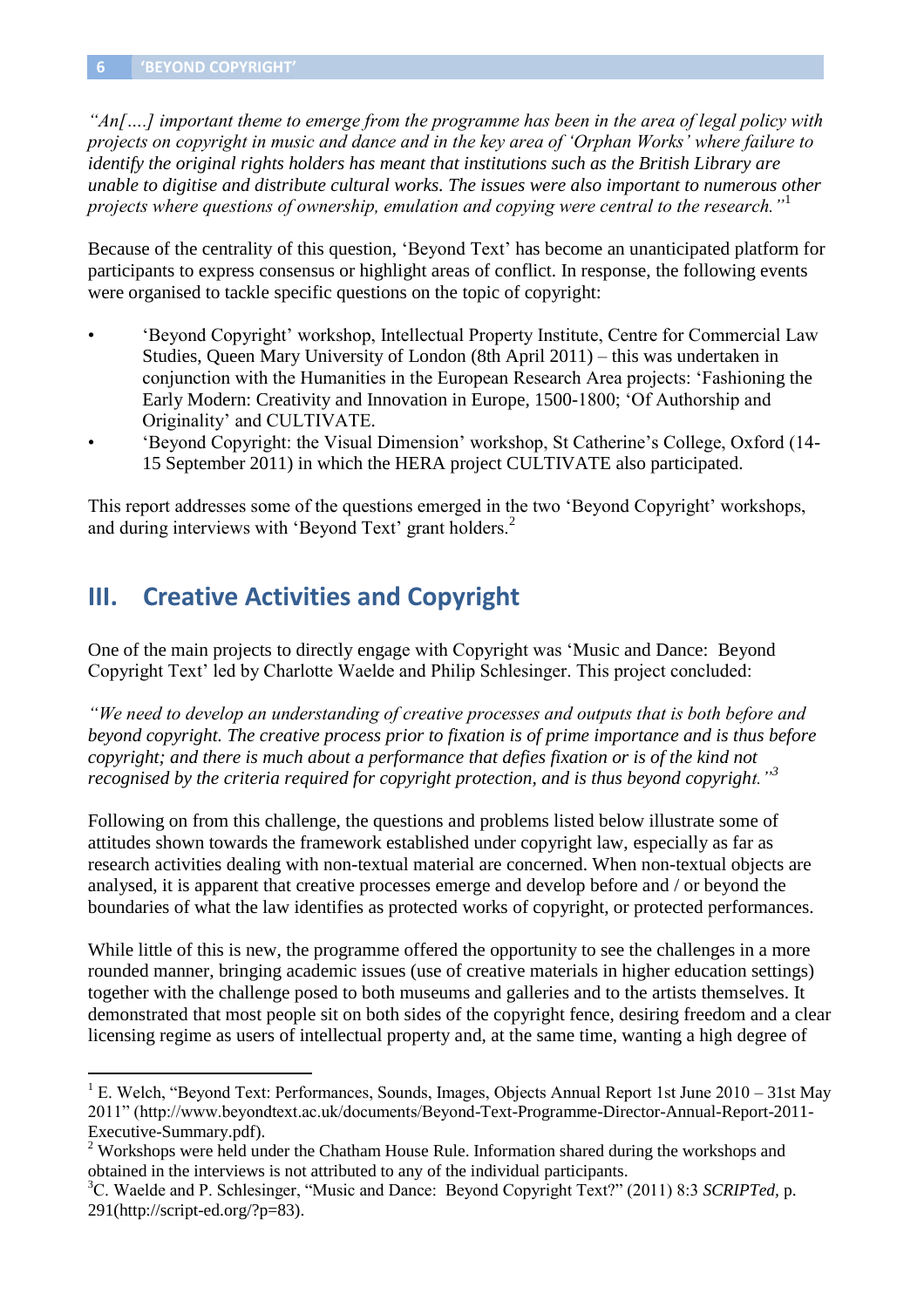control and potentially a valuable revenue stream, from their creativity. The following issues emerged on a consistent basis in Beyond Text debates:

#### **The locked potential of creativity**

*"Where is the creative space in the copyright regime?"*

The copyright law as defined in the Copyright, Designs and Patents Act 1988 (CDPA 1988) does not reflect the process of making, nor the process of using protected works, both in the commercial and non-commercial spheres.

Formal obstacles (e.g. difficulties imposed by a legal regime such as copyright law) prevent the enjoyment of the full potential embedded in content. This affects all stakeholders involved in the production, dissemination and use of protected works.

#### **Inconsistencies of copyright in the field of research and education**

*"Why the copyright regime does not appropriately accommodate the needs of those who contribute to education?"*

Current methods used in the field of education, including teaching in classrooms with the use of PowerPoint presentation or similar electronic tools, conflict with the copyright system. There is no safe harbour for the use of protected material in these contexts.

Should a lecturer carry on using content without specific concern as to its copyright status? Whatever the approach taken by each individual teacher or lecturer, this situation causes a justifiable anxiety.

#### **Development of copyright business models**

#### *"Can successful business models develop alongside existing copyright rules?"*

Questions have emerged on whether, in the presence of conflicts between new business models in the digital age and a dated copyright legal system, there is a way of forming consensus on how to move forward to allow a more desirable use of the resources available in the field of the creative industries.

Following the identification of areas where the existing law is inadequate, would the regular emergence of new business models in the digital sphere be better served by a legislative reform, or by other practice-based forms of regulation that could be adopted by way of agreement among the stakeholders involved?

The following provides practical details that have emerged in the Beyond Text programme of how the concerns expressed over creativity, education and business models in the present copyright system apply to specific categories of individuals and institutions.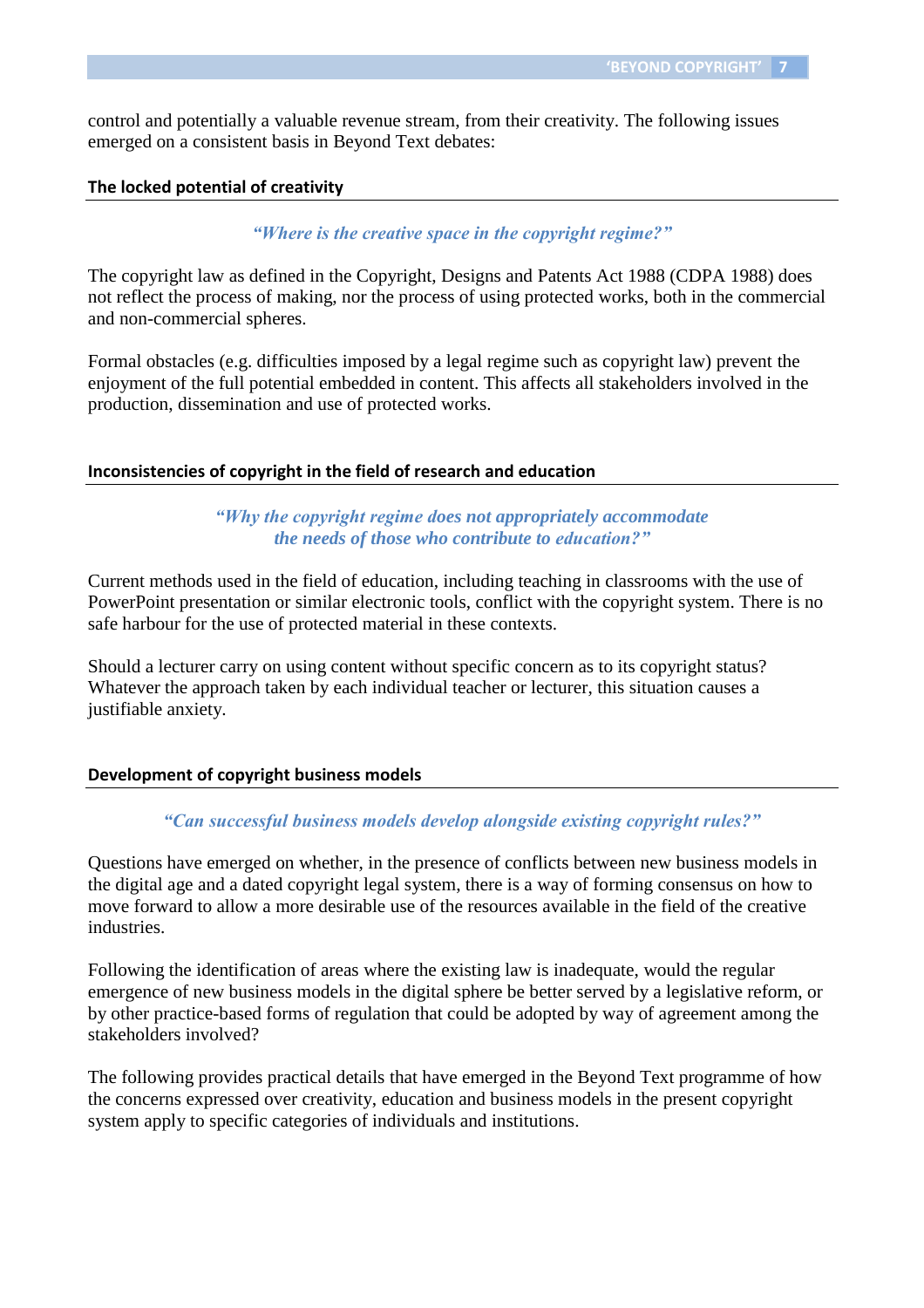## *A. Content creation and adaptation*

#### **Researchers and teachers**

Typically, an academic working for a Higher Education Institution would publish the outcome of his/her research in the form of a book, an article, or a report. As the author, he or she is a creator of a publication that will bear his/her name. In the publication, the author might want to include extracts of other people's works, photos, and additional third party material in support of the research. The author would therefore need to seek permission from the copyright holders.

An academic may also offer lectures. He or she would prepare slides to be delivered with the use of a computer. The law contains provisions that apply to 'educational uses' (see s. 32 CDPA 1988, 'Things done for purposes of instruction or examination'). However, if the slides include copyright protected works belonging to third parties, permission may have to be sought.

#### **Choreographers / Directors**

A choreographer does not work in isolation. In particular, he/she receives the inputs of the dancers. Copyright law traditionally recognises choreographers as the creators.

Choreographers derive inspiration from previous works. From this perspective, they are users of other people's ideas and works. The same reasoning applies, to an extent, to film directors.

#### **Dancers / Actors**

Dancers and actors may be performing works that belong to choreographers or directors. From the point of view of the law, they have rights with regard to their performance but they are not normally considered as authors.

A question to be addressed is whether there is a case for a clearer identification of the threshold established under the law that would recognise dancers and actors as joint authors of a work.

These examples contribute to illustrate the point that the creative effort of individuals is a process that mixes original contributions and borrowing from previous works and ideas. While copyright law does not protect ideas, but only the expression of such ideas, it seems appropriate to emphasise the difficulty, on the part of creators such as the ones listed above, of making sure that their creation is within the boundaries of the law.

A creator will want to obtain answers *inter alia* to two main questions:

- If I have to borrow material from third parties, how do I do that?
- Is my creation going to be protected in the future?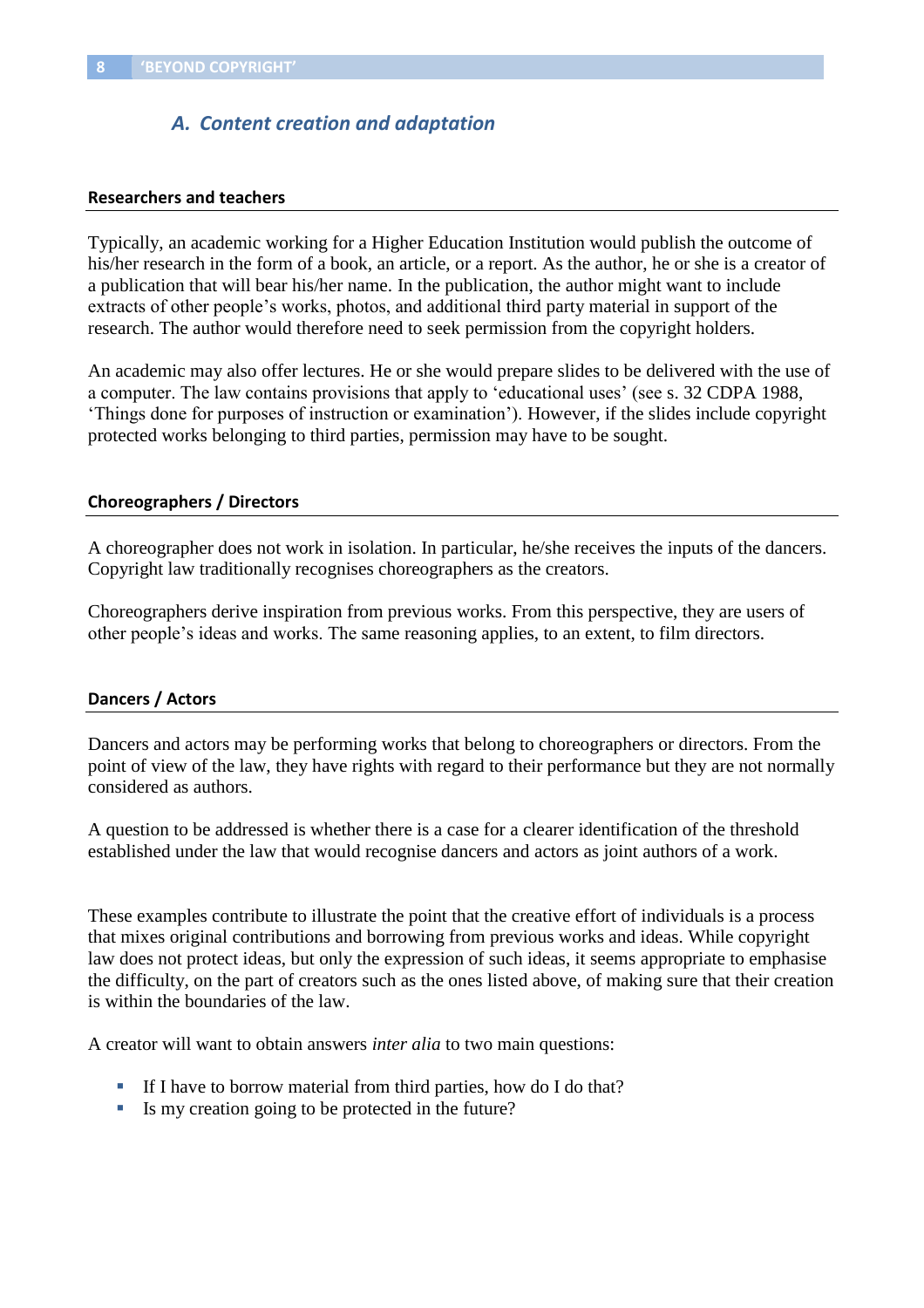## *B. Dissemination*

#### **Websites and Digital Archives**

Several 'Beyond Text' projects aimed at disseminating the research outputs through means such as websites and digital archives. The ability to research third party material does not automatically imply that such material can subsequently be made available on websites or free-to-access digital archives.

The boundaries of copyright law allow for material to be used in the case of 'research and private study' (s. 29, CDPA 1988). However, the scope of the provision is debated, also in light of the uncertainties surrounding the definition of what amounts to 'research for a non-commercial purpose'.

With the aim of clarifying the rules concerning the making available of research material on websites or digital archives, it is appropriate to address the following questions:

- Where is the boundary between commercial and non-commercial exploitation of a work in the field of research?
- Can dissemination of research outputs through websites and digital archives extend beyond national boundaries, in light of the possibility to access material remotely through the internet?

#### **Licensing academic work**

Academic publishing is one of the routes commonly selected for the dissemination of academic outputs. This trend was confirmed in the context of 'Beyond Text', where the analysis of nontextual content still resulted in publications of printed matter as research outputs.

One of the issues faced by investigators relates to the inclusion of multimedia content in the context of publications. Some researchers are faced with the common issue of wanting to discuss video content without the ability to actually refer to the item itself.

Given the demand for dissemination of publication containing multimedia content, the following questions are being put forward:

- What is the attitude of academic publishers towards the inclusion of multimedia items in publications?
- Are Creative Commons licences valid solutions for academic publishing and dissemination of research outputs?

Attempts have been made to simplify the search for practical answers to questions concerning creation and dissemination of content. An example is the 'IPR [intellectual property rights] toolkit" produced by the Strategic Content Alliance  $(SCA)^4$ .

<sup>4</sup> http://www.jisc.ac.uk/contentalliance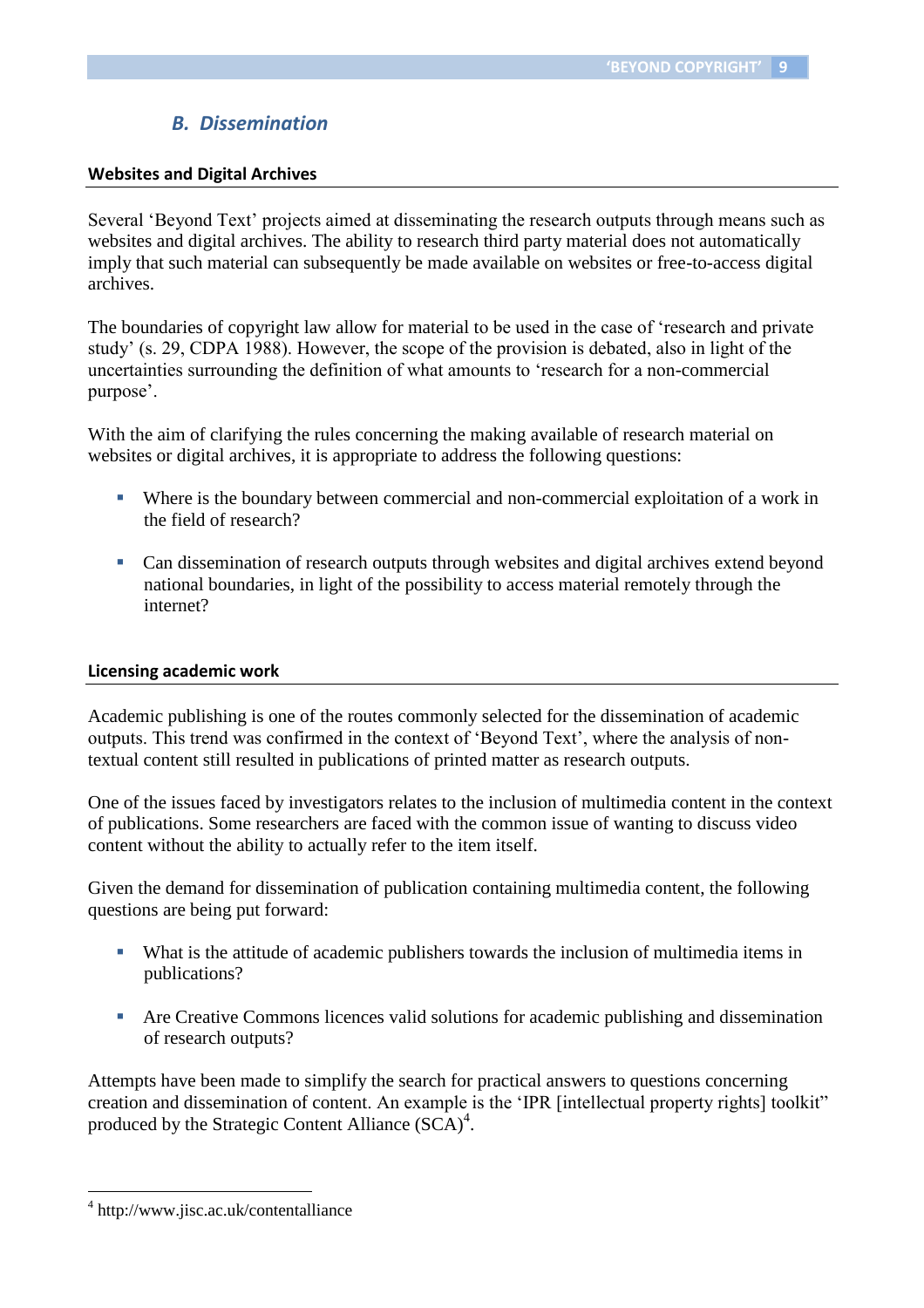"*The SCA IPR Toolkit comprises a composite set of resources for use and adaptation to suit specific needs of content creators and content users across the public sector who are responsible for rights management and rights clearances. The tools provided here comprise basic building blocks to enable you to adapt and conduct your own rights management and clearance procedures. What this toolkit will not provide you with is a ready-made IPR and licensing toolkit that is specifically designed for your own requirements*."

(N. Korn<sup>5</sup>, "IPR Toolkit - Overview, Key Issues and Toolkit Elements")<sup>6</sup>

## **IV. Specific areas of enquiry**

*A. The ephemeral and the permanent dimensions of protected works*

*"Each performance is a deliberate re-making of the work. Each time there is a new recording, a new fixation, a new work"<sup>7</sup>*

#### **Fixation**

According to UK law, copyright does not subsist in a literary, dramatic or musical work unless and until it is recorded (s. 3(2), CDPA 1988). This approach does not always reflect the process of creation and subsequent adaptations of a work, which may involve improvisation to a large degree. Performances may be ephemeral and permanent at the same time.

For example, in the field of music:

*"Performance is concerned with the practice of music-making in a wide sense, to include not only matters of production and reception but also the ways in which the skills of performance are taught and learnt. Live gigs, rehearsals, recording sessions and workshops are all examined as part of the process of performance.*"

> (Introduction to 'What is Black British Jazz? Routes, Ownership, Performance', Award Holder: Dr Jason Toynbee) <sup>8</sup>

Other types of expression do not hold a strong link with forms of notation which would fulfil the requirement of fixation established under copyright law:

*"The diversity of means by which dance may be notated (including Laban; Benesh; Eshkol-Wachman) was compared with the universal use of musical notation - although not all musicians are able either to notate or read music… and few dancers are skilled in the art of dance notation in any form".<sup>9</sup>*

> *"It is not that you cannot record dance but the way of recording is flat. It is not the way the audience experiences it".<sup>10</sup>*

<sup>5</sup> http://www.naomikorn.com

<sup>&</sup>lt;sup>6</sup> http://www.jisc.ac.uk/media/documents/publications/scaiprtoolkitoverview.pdf.

<sup>&</sup>lt;sup>7</sup> 'Choreographic Objects: traces and artifacts of physical intelligence' project.

<sup>8</sup> http://projects.beyondtext.ac.uk/blackbritishjazz/index.php

<sup>9</sup> C. Waelde and P. Schlesinger, "Music and Dance: Beyond Copyright Text?" (2011) 8:3 *SCRIPTed,* p. 263 (http://script-ed.org/?p=83).

<sup>&</sup>lt;sup>10</sup> 'Music and Dance: Beyond Copyright Text?' project.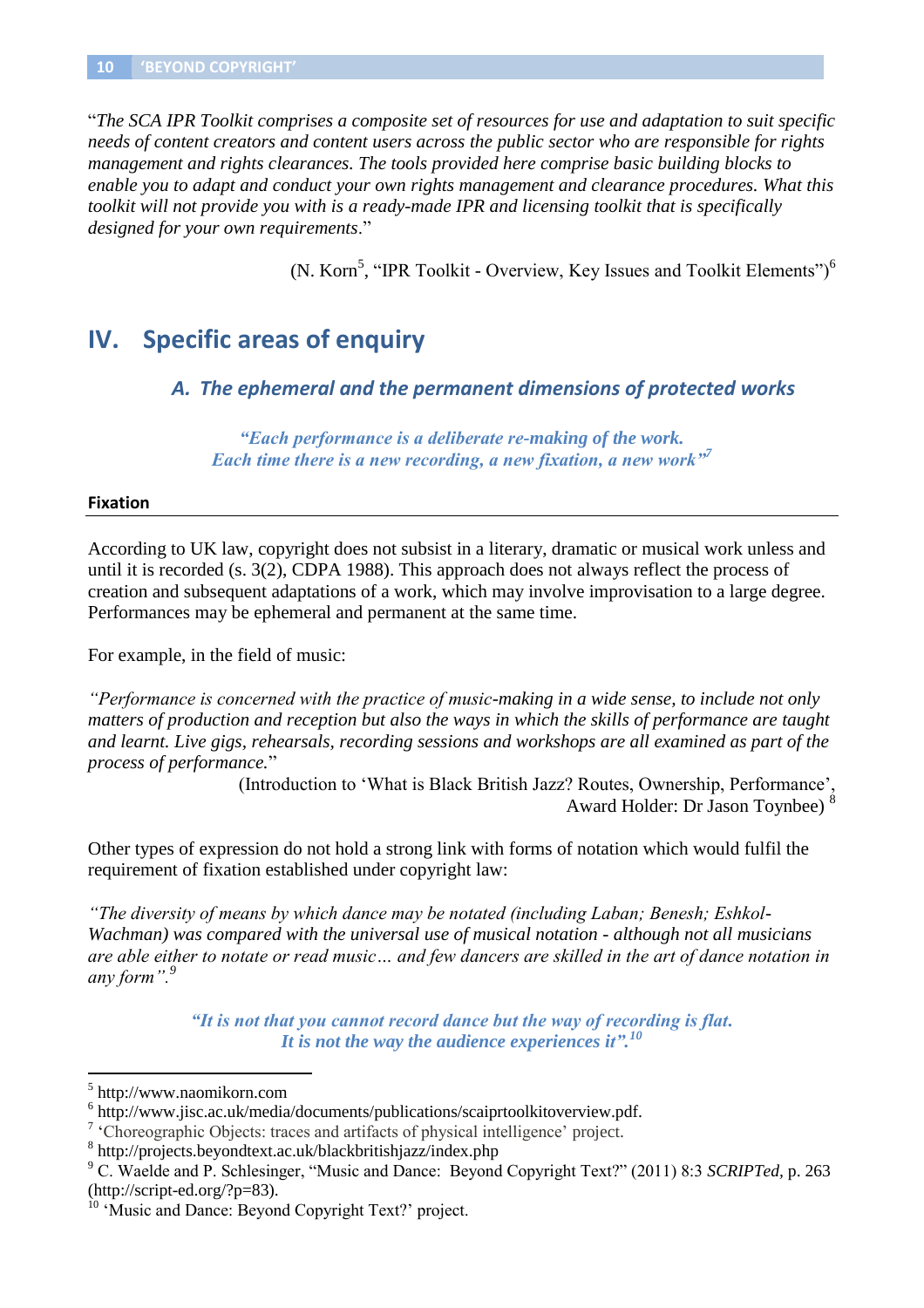#### **Physical objects and the intellectual property attached to them**

*"Just because you think you own it, it does not mean you do."*

*"The material was donated to the University. We hold the objects but not the intellectual property attached to it."*

*"Not having the copyright does not prevent us from researching the material. That is all we wanted to do, we are in the clear."*

Ownership of cultural objects is critical to heritage institutions such as museums, libraries and archives. There is a strong link between these institutions and the research performed in the context of 'Beyond Text'.

Ownership of cultural objects has two dimensions. The first is physical (and sometimes permanent) and relates to the manner in which an object has come into the hands of its custodian. The second dimension, more ephemeral, relates to the intellectual property rights attached to the object. In the trail of transmission of the objects from the hands of its creator to its subsequent custodians, the physical and the ephemeral dimensions may have parted.

Digitisation of collections (of visual art, film footage, and written material such as correspondence between individuals of historical significance) by heritage institutions or universities is considered by some to be the way to best develop the potential of resources which have been donated to them, or which rest in their archives. Digitisation, however, requires rights clearance for both the physical and the ephemeral dimensions.

Rights clearance is problematic in the case for non-attributable or abandoned works. Such works are often referred to as 'orphan works'.

Orphan works scenarios would arise, for example, in the following circumstances:

*"Origin of orphans:*

- *Inadequate identifying information about ownership, co-authorship or physical location*
- *Inadequate information about copyright ownership due to a change of ownership or to a change in the circumstances of the owner*
- *Copyright owner does not realise that they benefit from copyright ownership*
- *Copyright owner has died and inadequate information on new ownership*
- *Difficulties researching copyright information, especially grey material*
- *Where the copyright owner is a business, the business ceased to exist and it is impossible to find out what happened to the copyright which was one of the business assets*
- The work was never meant to be commercially exploited in the first place<sup>"*11*</sup>

 $11$ U. Suthersanen, 'Who Owns the Orphans? Traditional and Digital Property in Visual Art', BLACA – IPI seminar, 14 October 2010 (http://www.whoownstheorphans.org/Events.html). See also 'Beyond Text' page: http://projects.beyondtext.ac.uk/sg-uma-suthersanen/index.php.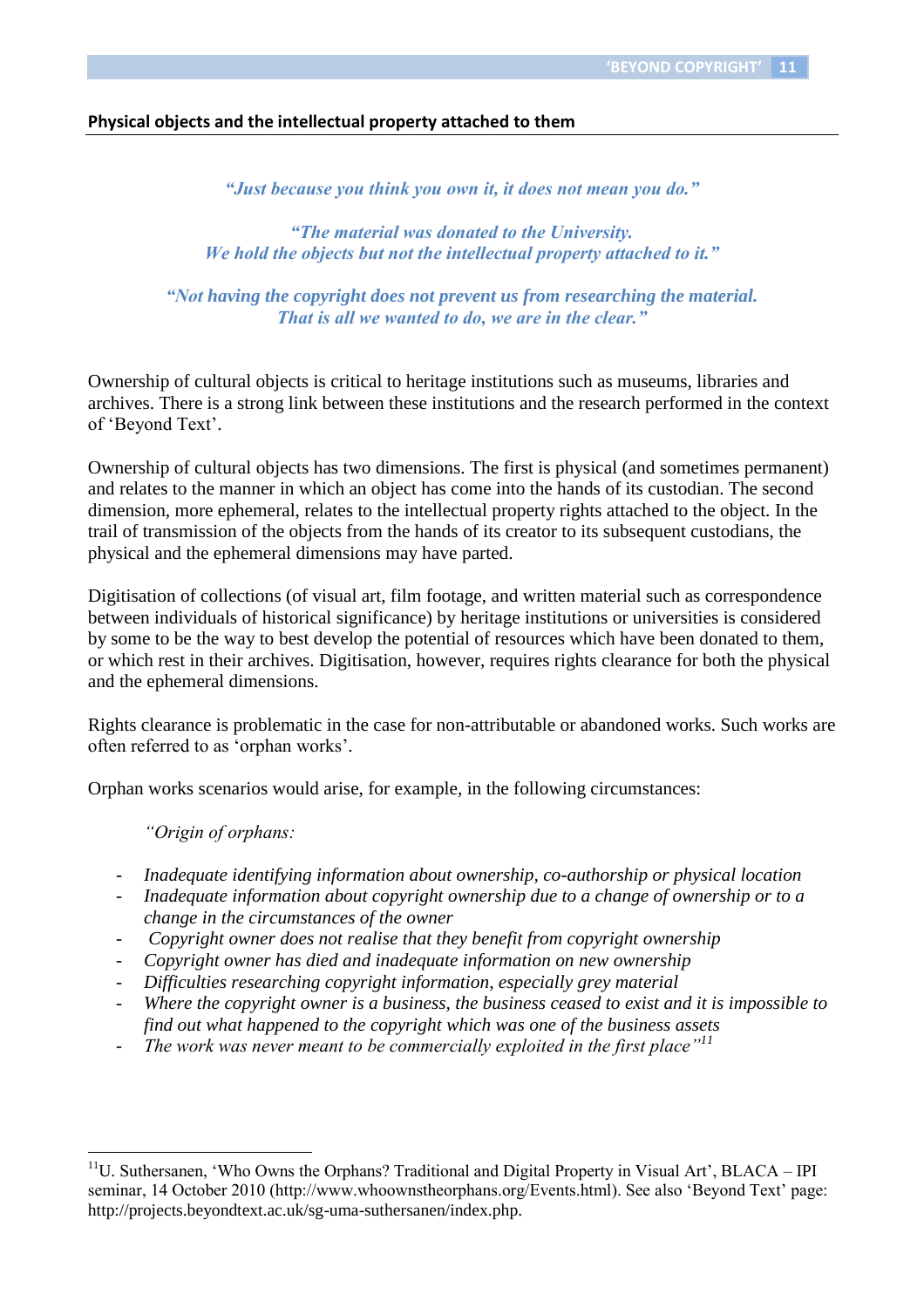Within a research project, when dealing with material of problematic ownership, a researcher may be facing the dilemma of having to decide whether to use the material without permission from the 'absent' father, or whether avoid using the material to the possible detriment of his research output.

Legislative proposals on how to solve the orphan works issue are currently under discussion in the UK, across Europe and internationally. The ability to provide a regulatory answer to the dilemma of using the intellectual property in orphan works would provide an opportunity for custodians who hold physical objects – including Higher Education Institutions – to fulfil a business potential as well as their institutional remit.

## *B. Non-commercial v. commercial exploitation of copyright protected works*

#### **Public ownership of works**

 $\overline{a}$ 

Works may be publicly owned. An example of public ownership is offered by the Public Catalogue Foundation (PCF).

"*The United Kingdom holds in its galleries and civic buildings arguably the greatest publicly owned collection of oil paintings in the world. 200,000 publicly owned oil paintings are held in institutions ranging from museums large and small to town halls, universities, hospitals and even fire stations. …* 

*Over the last few years the PCF has been photographing these paintings and collating information about each painting. …* 

*Until recently, the PCF's main focus was publishing a series of hard copy catalogues. Now its focus is turning to publishing online. Online access allows users to search paintings by various criteria and view larger images, whilst collections will be able to update their painting records. Most importantly, it gives the PCF's work a much larger and wider audience.*" 12

Content is accessible through the internet in the form of digital facsimile copies. Nevertheless, the availability of high-resolution digital images is normally administered by the institutions where the works reside. Licensing conditions for the use of digital images would have to be negotiated directly with the institution, whether or not the copyright in the painting has expired.

#### **Disinterested rights owners and the interest of custodians**

Copyright emerges as soon as the work is recorded in any material form. According to one approach, the law, in its neutrality, should not necessarily consider the intention of the author in order to set the boundaries of proprietary entitlements attached to those works.

Individuals may have no interest in retaining or exercising their copyright. Authors may have lost interest in their work, whether such a work is commercially exploited or not. Nevertheless, the law establishes a right that needs to be exercised for the work to be lawfully used by third parties.

<sup>&</sup>lt;sup>12</sup>The Public Catalogue Foundation, 'What we do' (http://www.thepcf.org.uk/what\_we\_do/134).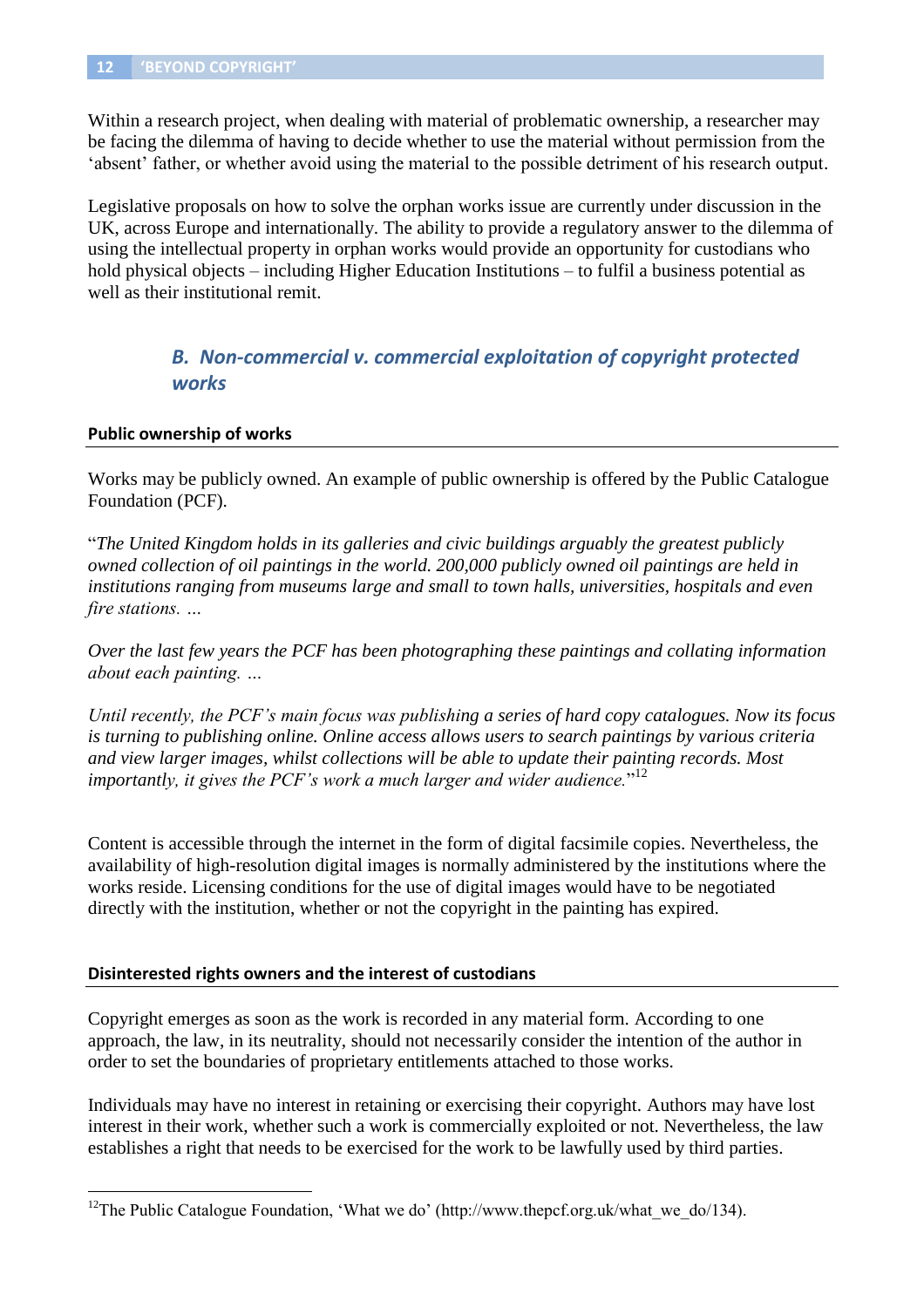*"We tried to trace an author and, after several searches, we could not obtain a response. We had to launch our project without his work. Only a few days later, he contacted us and said he wanted to be included".<sup>13</sup>*

In terms of copyright policy, would it be enough to ask users to undertake 'diligent searches' to trace proprietary entitlements in the case of disinterested or absent rights owners? It is argued that this could be one an effective way of balancing individual copyright interests and the public interest of granting access to resources.

*"Where diligent research has established the status of a portrait as an 'orphan work', we are obliged to achieve a balance of conflicting duties: - a responsibility to uphold the rights of consent of creators and copyright holders - a duty to make works available for visitors and on-line users to see.*

*We have decided, on a case-by-case basis, that showing a number of 'orphan works' on our website, and listing the creators' names on this page, is the most balanced approach to this conflict of duty. If you have a legitimate claim to copyright in any of these works, or have any copyright information you think will be useful to us, please contact [us]".*

('Copyright research and orphan works', National Portrait Gallery)<sup>14</sup>

This is an efficient method to publicise the existence and availability of works, not only to potential users but also to copyright owners that may have lost track of their property. Creators willing to regain control of their property would benefit from the visibility acquired through digitisation of their work whilst users would be able to access material belonging to 'absent' creators.

Custodians also have an interest in the digitisation of material in their collections. While questions have been raised as to whether the expansion of the activity of museums and libraries towards digital exploitation of their collection fulfils the remit of those institutions, two points have been argued: firstly, decisions concerning the expansion of the activities of museums and galleries are not uniquely motivated by commercial considerations and prospective gains; and, secondly, not every collection is a feasible revenue stream.

#### **Non-commercial exploitation as a pre-condition for participation**

Creators, however, may have different attitudes towards the use of their work, especially depending on whether a third party is likely to use their work in a commercial context. Photographs, performances and other types of works used within some of the 'Beyond Text' projects were acquired by way of formal and informal agreements between investigators and contributors.<sup>15</sup>

*"Some of the performers involved in our project would have not taken part in the performance if the video obtained from their contribution had been used to make a commercial television documentary."*

 $\overline{a}$ 

<sup>15</sup> This aspect was of particular relevance for projects such as 'What is Black British Jazz? Routes, Ownership, Performance', 'Exploring Festival Performance as a 'State of Encounter'', and 'Choreographic Objects: traces and artifacts of physical intelligence'.

<sup>&</sup>lt;sup>13</sup> 'Choreographic Objects: traces and artifacts of physical intelligence' project.

<sup>&</sup>lt;sup>14</sup> http://www.npg.org.uk/about/creators/copyright-research.php.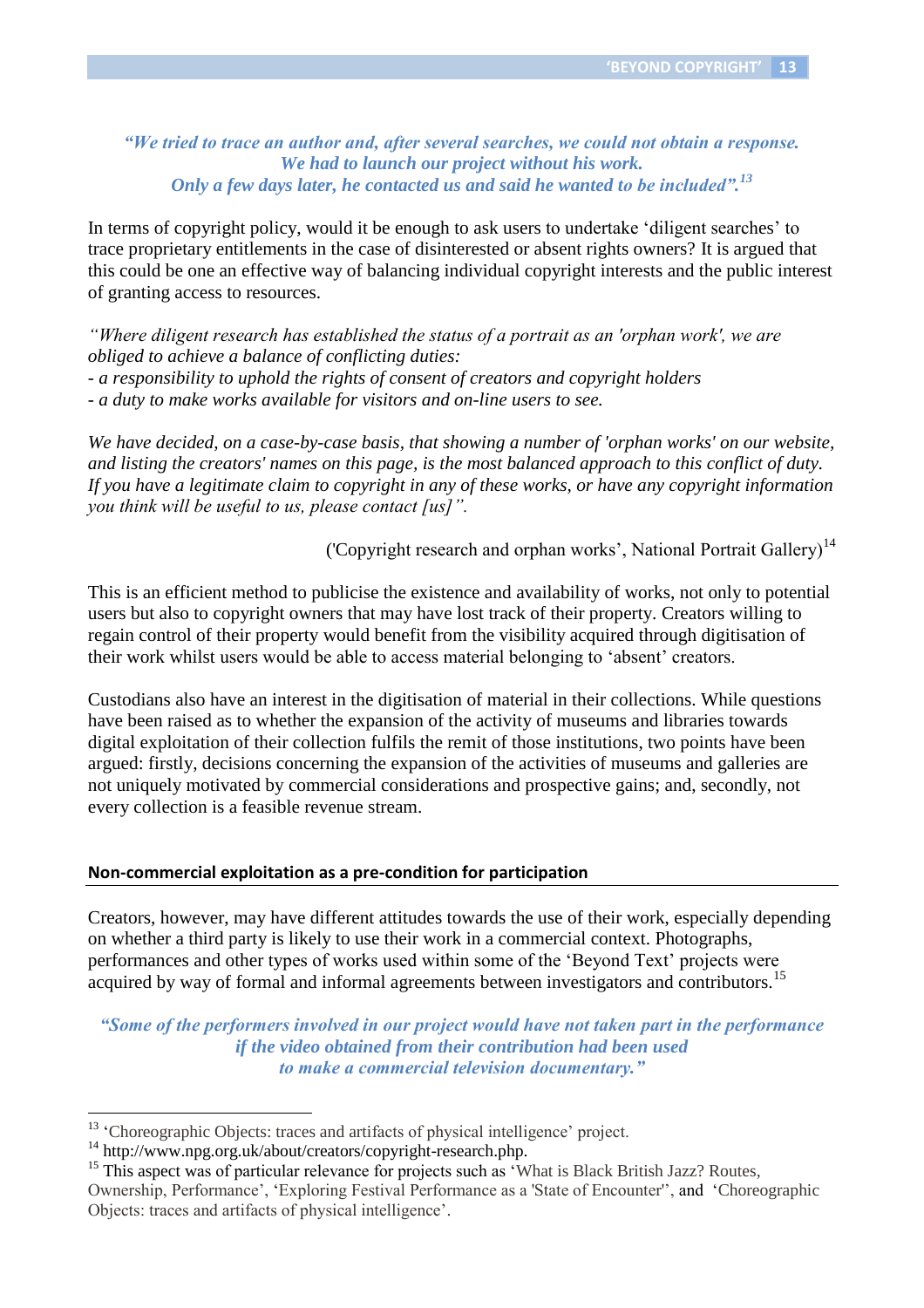*"Performers who worked with us signed waivers so they do not have claims with regard to their performance. We reassured the performers that their work was not going to be commercially exploited, but was only going to be used for research and educational purposes."*

*"The photographer who worked with us was a colleague from the department. He is happy for us to use the photographs, even to post them on Flickr, as long as no commercial use of the images is made."*

*"Photographers in our project were quite clear, they wanted some sort of remuneration".*

A slightly different attitude emerges in instances of borrowing. For some individuals, it is not important if their worked is 'borrowed' for non-commercial purposes. The question is often not about whether such borrowing would qualify as a copyright infringement, or whether the borrower could rely on defences to infringement. Some authors or performers agree in principle for their work to be used by others as long as they are appropriately acknowledged. However, if the derivative work is made for commercial purposes, then the author or performer of the original piece tends to claim a share in the revenue subsequently gained.<sup>16</sup>

To a similar extent, creative commons licences work according to this rationale. For example, the 'Attribution-Non-Commercial-Share-Alike' licence binds the user to the following conditions:

"*Attribution — You must give the original author credit Non-Commercial — You may not use this work for commercial purposes Share Alike — If you alter, transform, or build upon this work, you may distribute the resulting work only under a licence identical to this one*" 17 .

Overall, it is observed that the dichotomy between non-commercial and commercial use of protected works pertains to the enforcement of copyright as a bundle of economic rights, but also the ability of authors and performers to rely on moral rights, especially the right of attribution and the right of integrity.

> *"Dancers wanted control not in terms of economic return but on the way they were to be portrayed."*

#### *C. Rights management*

#### **Facilitating transaction**

 $\overline{a}$ 

*"We had to negotiate licences for the use of music in one of our works. We approached composers who would gladly give us permission. However, we realised that the copyright in their composition rested with a music publisher. That raised a completely different set of issues, and costs that were not comparable to what we envisaged".<sup>18</sup>*

<sup>16</sup>C. Waelde and P. Schlesinger, "Music and Dance: Beyond Copyright Text?" (2011) 8:3 *SCRIPTed,* p. 284 (http://script-ed.org/?p=83).

 $17 \text{ http://creativecommons.org/licenses/by-nc-sa/2.0/uk/">$ .

<sup>&</sup>lt;sup>18</sup> 'Choreographic Objects: traces and artifacts of physical intelligence' project.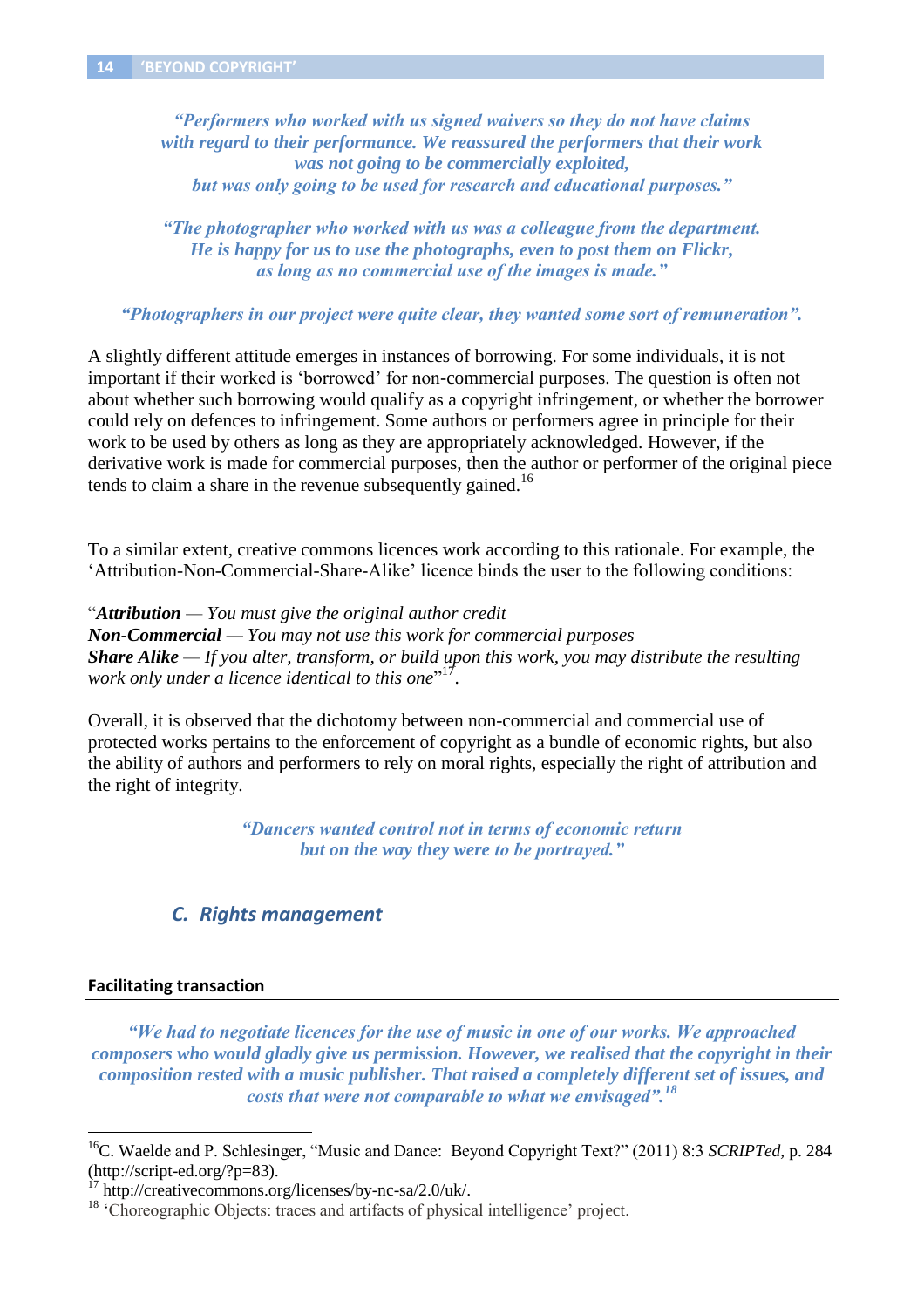The music industry is often taken as an example of a successful cohesive representation of the interests of those contributing, either financially or with their creativity, to the production, exchange and enjoyment of protected works. Authors, performers and copyright owners working in that field can appoint agencies, also known as collecting societies, which authorise uses of works to third parties, monitor users of protected works, collect royalties for the use of such works, and finally return remuneration to rights holders.

Agencies representing rights holders in the music field are generally responsible for authorising 'secondary uses', namely uses of music in public places, in radio and television broadcasts and, more recently, through the internet. However, direct or primary uses, such as uses of music in as soundtracks for large film productions, pose different problems.

Answers are required to questions such as the following:

- What are collecting societies?
- How many are they?
- Do they genuinely serve their members and, if so, what do we do where societies do not exist for long-standing or emerging performance groups?

#### *"For dancers, it was suggested that a strong representative organisation would help to develop lobbying capacity and at least some economic clout." 19*

Not all creative industries can rely on working mechanisms that are similar to those adopted in the music industry. Different types of investment reflect different industry-specific interests, and influence the rules of the relevant markets. The field of education is a particularly difficult one, even when specific licensing schemes are available from agencies such as the Educational Recording Agency  $(ERA)^{20}$  for the use of recordings of broadcasts as teaching resources, and the Copyright Licensing Agency  $(CLA)^{21}$  for licences that allow educational institutions to copy and reuse extracts from print and digital publications.

Organisations representing rights holders in a cohesive manner could provide bargaining and economic power to categories of creators who might currently suffer from being under-represented, and from being unable to licence their work through effective business practices and mechanisms.

However, an opposite concern should also be addressed. While the emergence of institutional representatives for authors and rights holders in fields other than music appears to be desirable, the proliferation of such institutions may not successfully respond to the call from users for easily identifiable and accessible hotspots for rights clearance.

#### **A 'third party' broker**

Collecting societies may often reduce the transaction costs associated to rights clearance, and therefore provide increased income for rights holders as well as a means for users to make lawful

<sup>19</sup>C. Waelde and P. Schlesinger, "Music and Dance: Beyond Copyright Text?" (2011) 8:3 *SCRIPTed,* p. 290 (http://script-ed.org/?p=83).

<sup>20</sup> http://www.era.org.uk/.

 $^{21}$  http://www.cla.co.uk/.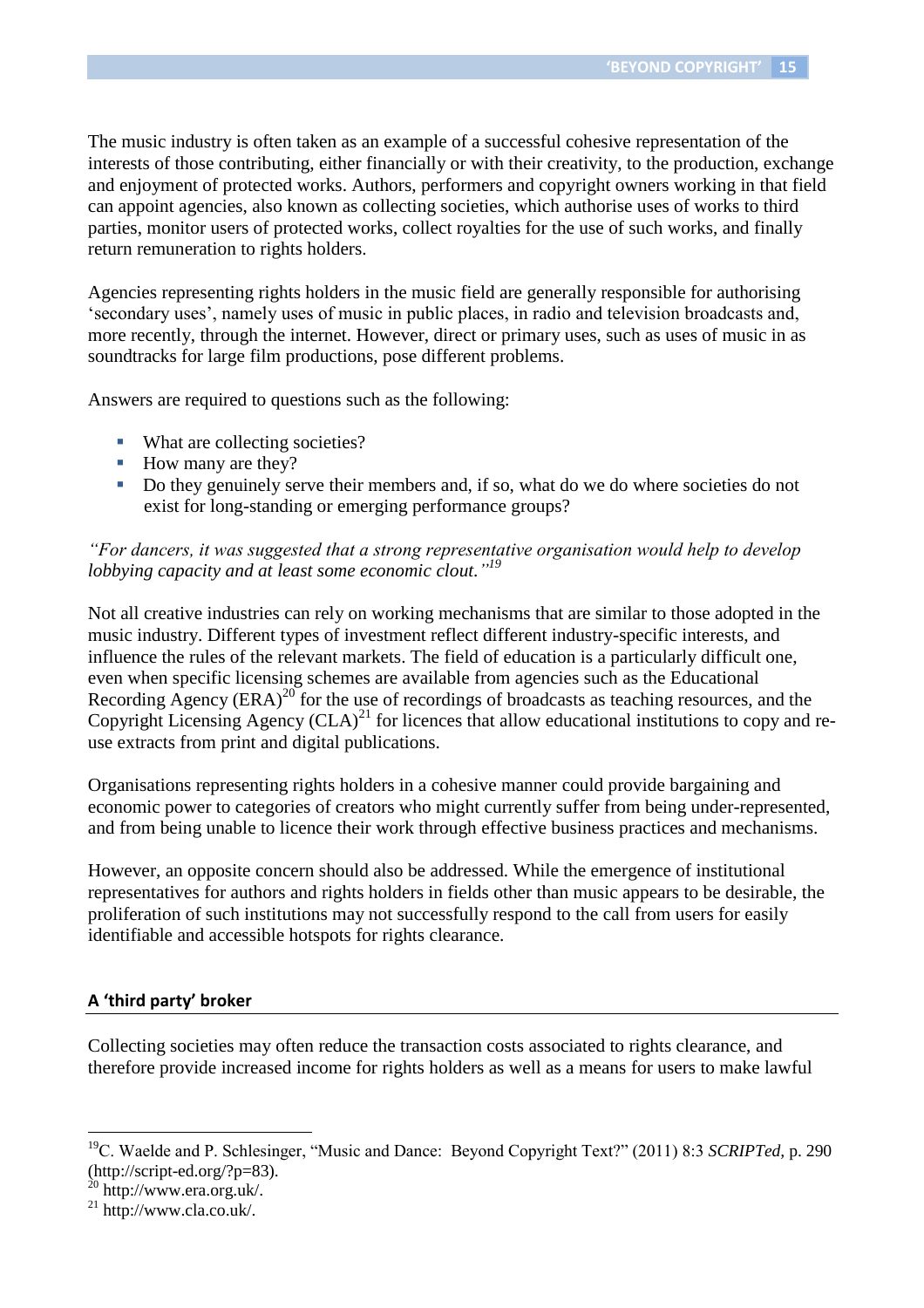use of a protected work. Nevertheless, negotiations with collecting societies may break down, just like any other type of commercial negotiation.

#### *"Do we need a third party broker?"<sup>22</sup>*

The Hargreaves Review of Intellectual Property has planned to establish a 'Digital Copyright Exchange'.

"*Building the Digital Copyright Exchange*

*The aim is to establish a network of interoperable databases to provide a common platform for licensing transactions.*" 23

Details of the remit and working mechanism of the 'Digital Copyright Exchange' are still to be unveiled. However, the necessary condition for the success of a hub responsible for the availability and administration of information on copyright ownership is participation of a critical mass. More specifically, participation of agencies holding information on ownership of copyright and related rights in different industries is key for the achievement of the goals set out by policy makers and their advisors.

### *D. Risk management*

#### **Seeking legal advice**

 $\overline{a}$ 

When addressing the areas of the Arts and Humanities, the issues faced by researchers seeking advice in relation to intellectual property matters are varied. Copyright is one of the legal aspects that might emerge. The information shared by grant holders within 'Beyond Text' is illustrative of this point.

*"Interviewees or investigators may not have had expertise in the field of copyright but are aware of its existence."*

*"[For this project], I had to learn copyright. To begin with, I thought it would be simple to make an archive. I thought we could build a website. If only I knew…"*

*"I did some research [on copyright] but that confused me even more."*

*"I had reasonably good knowledge of copyright issues, but in practical terms it is a minefield and it is very hard to negotiate."*

From the experience of investigators working on their specific project, it emerged that knowledge of copyright was often obtained either by requesting formal legal advice or by personal research undertaken by the individual researcher.

Advice from legal teams within colleges and universities was also a frequent port of call for general legal issues. These legal teams did not always have the tools (e.g. time and / or expertise) to deal with specific copyright issues. Depending on budgetary considerations and on the basis of risk

<sup>&</sup>lt;sup>22</sup> 'Beyond Copyright: the Visual Dimension' workshop, St Catherine's College, Oxford.

<sup>&</sup>lt;sup>23</sup>I Hargreaves, *Digital Opportunity: a Review of Intellectual Property and Growth* (May 2011), p. 33.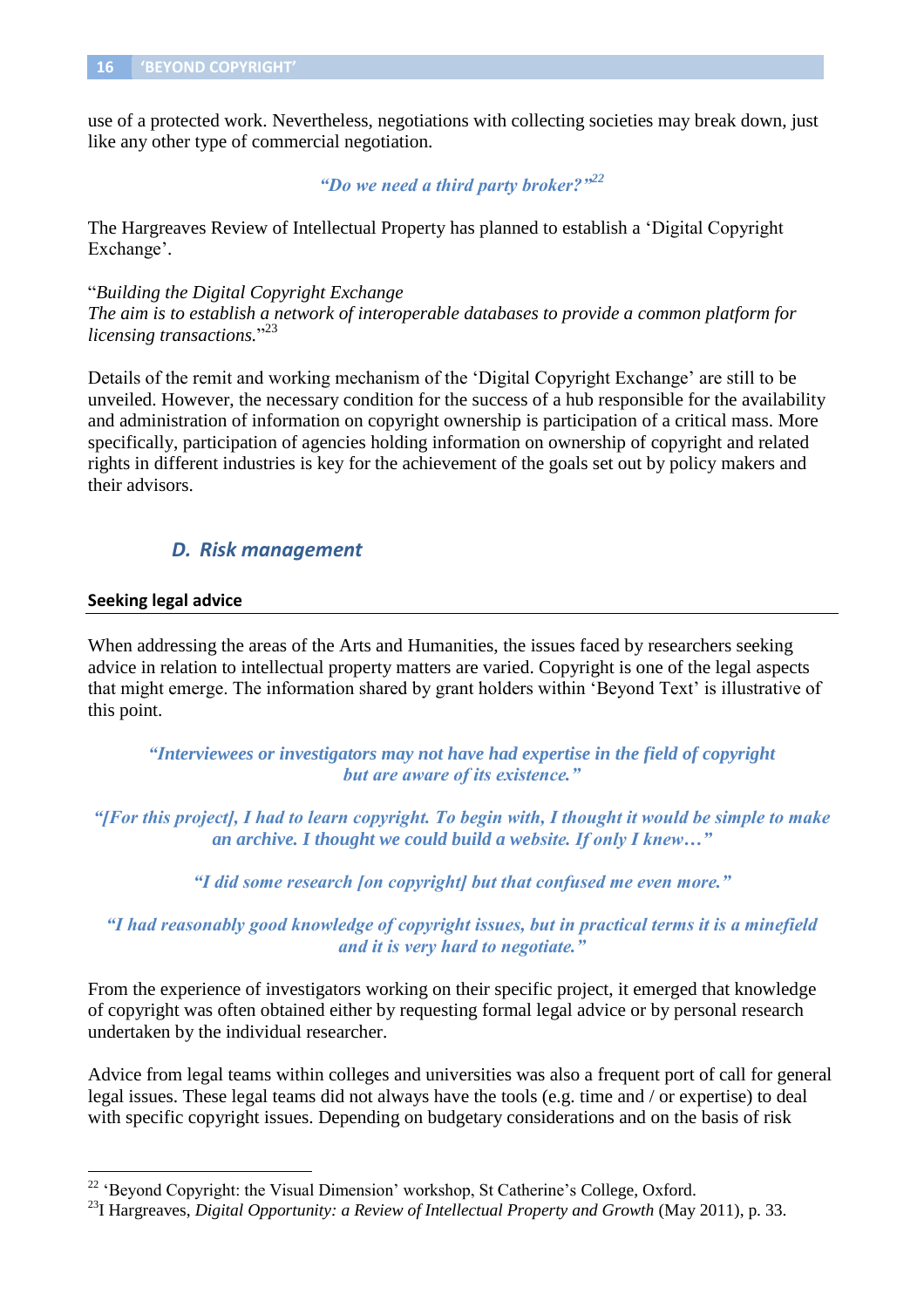management evaluations, research teams may have decided to rely on the legal advice sought from internal legal teams, or may have opted for external legal advice.

*"I have obtained permission to use a photograph from a museum for publication. That cost me a pretty penny but it was budgeted for. Now I have discovered that I can only use it lawfully for publication in the United Kingdom."*

*"When we realised that ownership was not just with [that author], we found a media and copyright expert who did some pro-bono work for us."*

*"I had talked to the people at the university for a variety of contractual issues: for example, in relation to contracts with other universities. It occurs to me that probably, in most cases, external advice is more expensive."*

*"Universities have to deal with patents and so on. I am surprised that they are not equipped to deal with copyright in the same way. We need to have some kind of procedure whereby we can get prompt, reliable and reasonable advice."*

#### **Attitude towards risk**

Legal advice and risk management are tied together. Increased legal certainty may free the use of content, but might also produce the opposite effect of decreased tolerance towards risk.

Accordingly, the following was observed:

*"Academic institutions may produce large amounts of film and musical material. To an extent, academic institutions are publishing houses ... In terms of rights clearance, the fact that expertise exists also produces the effect of institutions being less willing to take risk and exercising much closer control."*

## **V. Possible solutions and paths for development**

"If we forget what has gone before, how would we handle these issues 'from scratch?"<sup>24</sup>

#### **Consensus from conflict**

 $\overline{a}$ 

Activities grouped under the umbrella denomination of 'Beyond Copyright' have highlighted common concerns among stakeholders on the actual relevance and reliability of copyright law as an instrument influencing the creation, exchange and enjoyment of creative contents.

'Beyond Text' is representative of a variety of interests of individuals, private and public institutions, different countries and traditions. Often, their answers to copyright issues differ. One of

<sup>&</sup>lt;sup>24</sup> 'Beyond Copyright: the Visual Dimension' workshop, St Catherine's College, Oxford.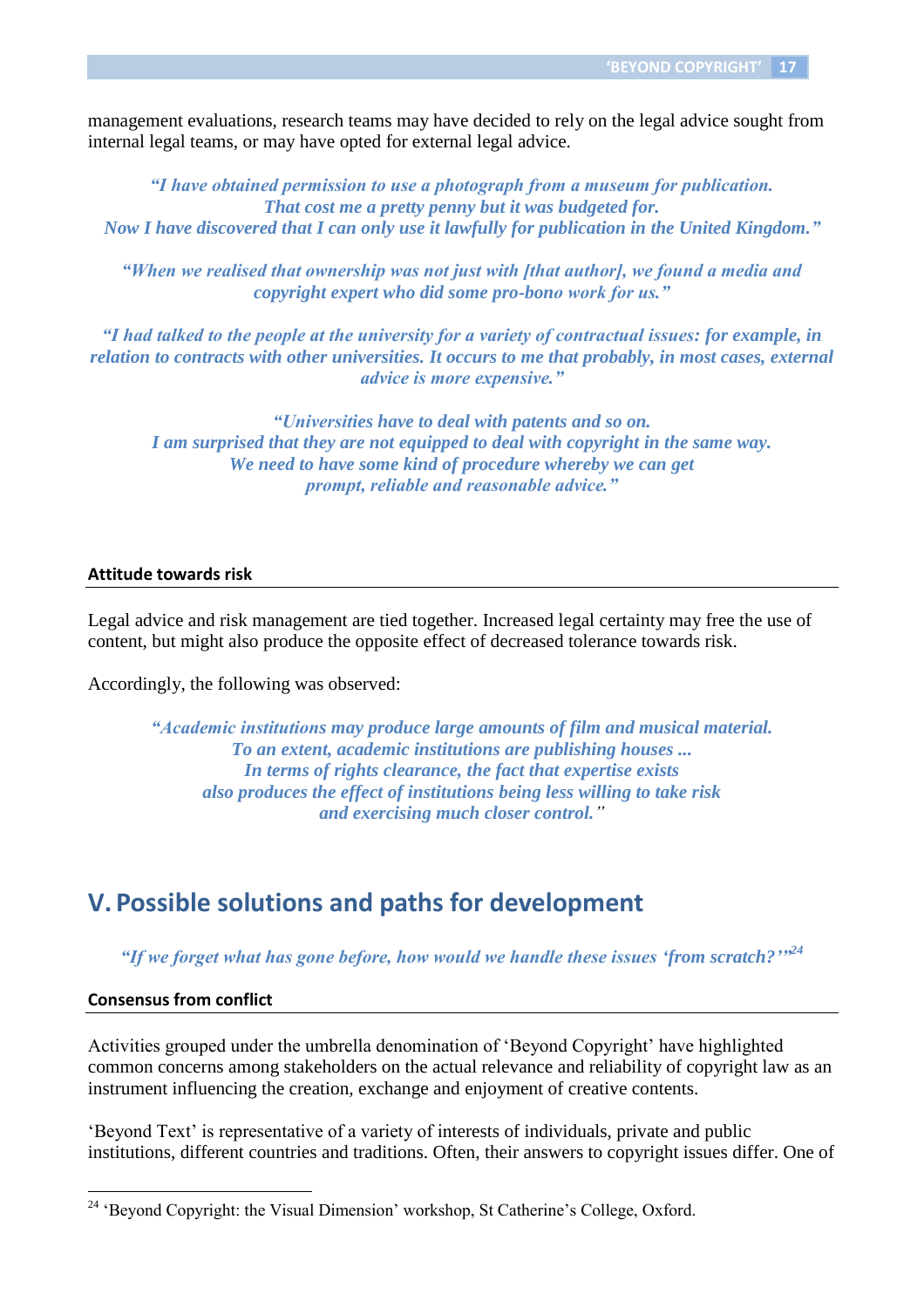the aims of this report is to consider whether a 'harmony of the opposites' scenario is a plausible development, and could lead to the identification of research paths and guidelines for future investigation.

#### *A. New definitions and practices*

*"Copyright is a moving target."*

#### **Value considerations**

*"The value of the copyright industries is different from the value of copyright per se."*

The 'Beyond Text' experience does not lead to definitive answers as to the usefulness and value of copyright law. Most of the Principal Investigators and their partners would agree that creativity exists before the emergence of rights. The value of creativity cannot be identified with the value that copyright law and enforcement may attribute to creative efforts and products.

**Recommendation 1**: If a positive correlation exists between the subsistence of copyright and the flourishing of the creative industries, this should be clearly identified. Such positive correlation should not be hindered by the excessive complexities of the copyright systems, which is understandable to legal experts but often too difficult to approach for individuals who are not trained in the legal discipline. $^{25}$ 

#### **Duration**

 $\overline{a}$ 

The discussion on duration of copyright protection (or term of protection) is a recurrent theme of copyright reforms and consultations – most PIs wanted to know when they could reproduce something legally without having to negotiate with rights holders. Term of protection is one of the aspects of copyright law that appears to increase the uncertainty of the system. Long terms of protection increase the likelihood of proprietary information to be misplaced or lost. This is relevant to researchers who come across historical documents of uncertain copyright origin and status. When an author cannot be identified, duration of copyright for works belonging to that author would be difficult to determine.

**Recommendation 2**: Creators and users would find it useful to receive clarification, from an authoritative source, as to the duration of protection for their works and performances, as well as for the works and performances created by their collaborators.<sup>26</sup>

Another matter that should be up for discussion is the suitability of current terms of protection.

The Gowers Review of Intellectual Property (2006) addressed the issue of duration of rights in sound recording and performers and recommended against extensions of the term of protection:

*"The European Commission should retain the length of protection on sound recordings and performers' rights at 50 years.*" 27

<sup>&</sup>lt;sup>25</sup> 'Beyond Copyright' workshop, Intellectual Property Institute, Centre for Commercial Law Studies, Queen Mary University of London.

<sup>&</sup>lt;sup>26</sup> 'Beyond Copyright: the Visual Dimension' workshop, St Catherine's College, Oxford.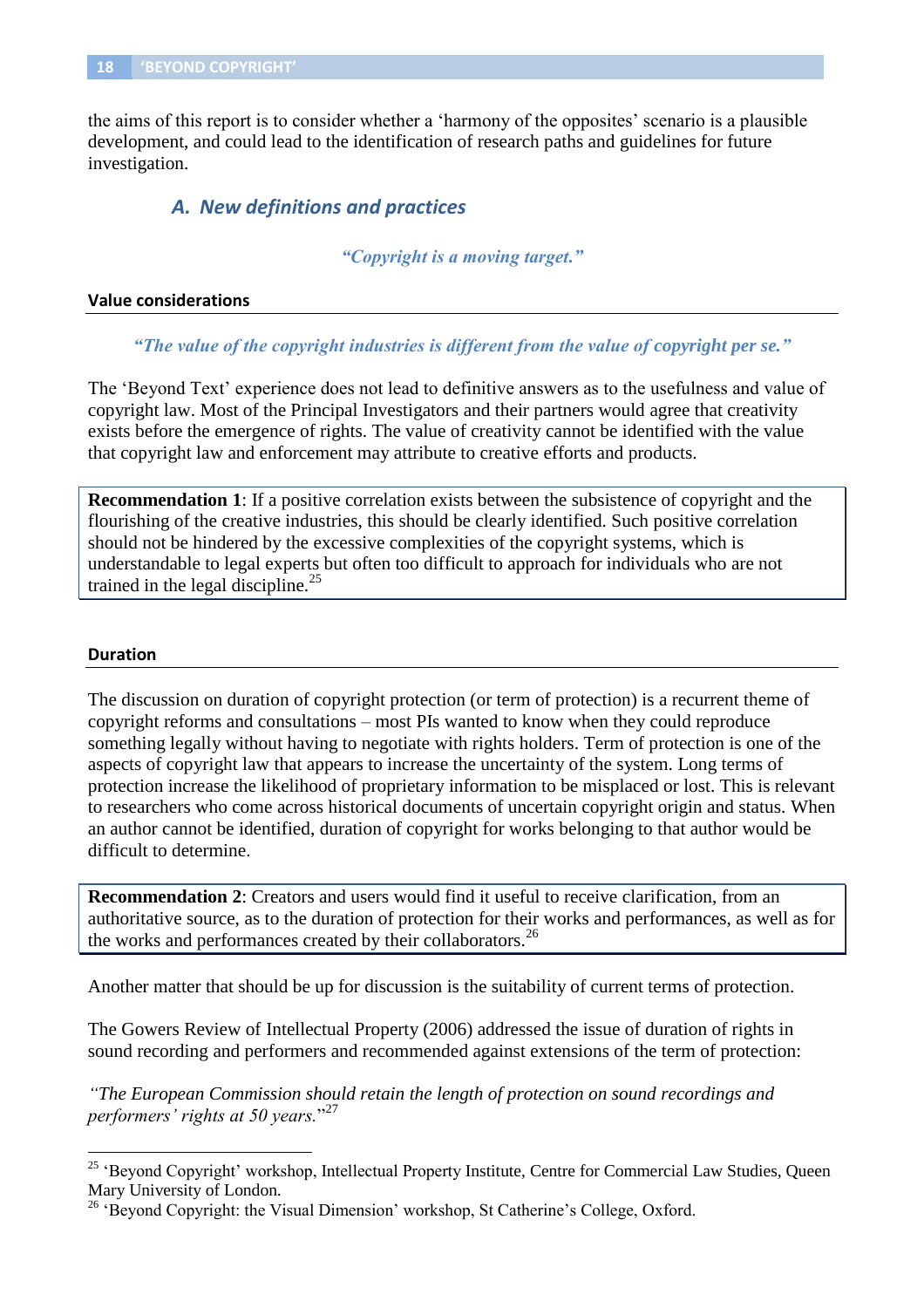Nationally, this recommendation was subsequently discarded and, at the European level, a Directive was adopted to extend the said term of protection across Member States.

The implementation of new terms of protection necessarily produces uncertainties, especially with regards to works the protection of which has expired but might be 'revived' by way of transitory measures.

More recently, the Hargreaves Review of Intellectual Property addressed the issue of duration in the following terms:

"*A prominent and persistent example of the lobbying problem concerns the duration of copyright protection, which has been periodically extended in recent decades. In spite of clear evidence that this cannot be justified in terms of the core IP argument that copyright exists to provide economic incentives to creators to produce new works.*" 28

**Recommendation 3**: It would be useful to acquire access to the evidence submitted for both the Gowers Review and the Hargreaves Review, to be given the opportunity to observe, in realistic terms, the effects of the extension of protection for copyright and related rights in the industries involved.<sup>29</sup>

#### **Evidence-based approach**

This report has illustrated how creation, exchange, exploitation and dissemination of works relies on a practical approach in the way legal questions in general – copyright questions in particular – are addressed and answered. Approaches may be inspired by codes of practice of a certain industries, or driven by common sense.

In the quest for legal and business-sound solutions for the stakeholders involved, it is believed that studies based on empirical evidence and market analysis may contribute to superior results that allow the exploitation of the full potential of protected works.

Nevertheless,

 $\overline{a}$ 

#### *"frankly, what does 'evidence based' research mean?"*

In the Hargreaves Review of Intellectual Property, the following evidence was submitted:

*"[t]he Review takes an evidence-based approach to its policy analysis and has supplemented internal analysis by commissioning external experts to examine the economic impact of changes to the length of copyright term on sound recordings, and the question of orphan works."<sup>30</sup>*

<sup>27</sup> A. Gowers*, Gowers Review of Intellectual Property (December 2006),* p. 56.

<sup>&</sup>lt;sup>28</sup>I. Hargreaves, *Digital Opportunity: a Review of Intellectual Property and Growth* (May 2011), p. 93.

<sup>&</sup>lt;sup>29</sup> 'Beyond Copyright' workshop, Intellectual Property Institute, Centre for Commercial Law Studies, Queen Mary University of London.

<sup>&</sup>lt;sup>30</sup>I. Hargreaves, *Digital Opportunity: a Review of Intellectual Property and Growth* (May 2011), p. 5.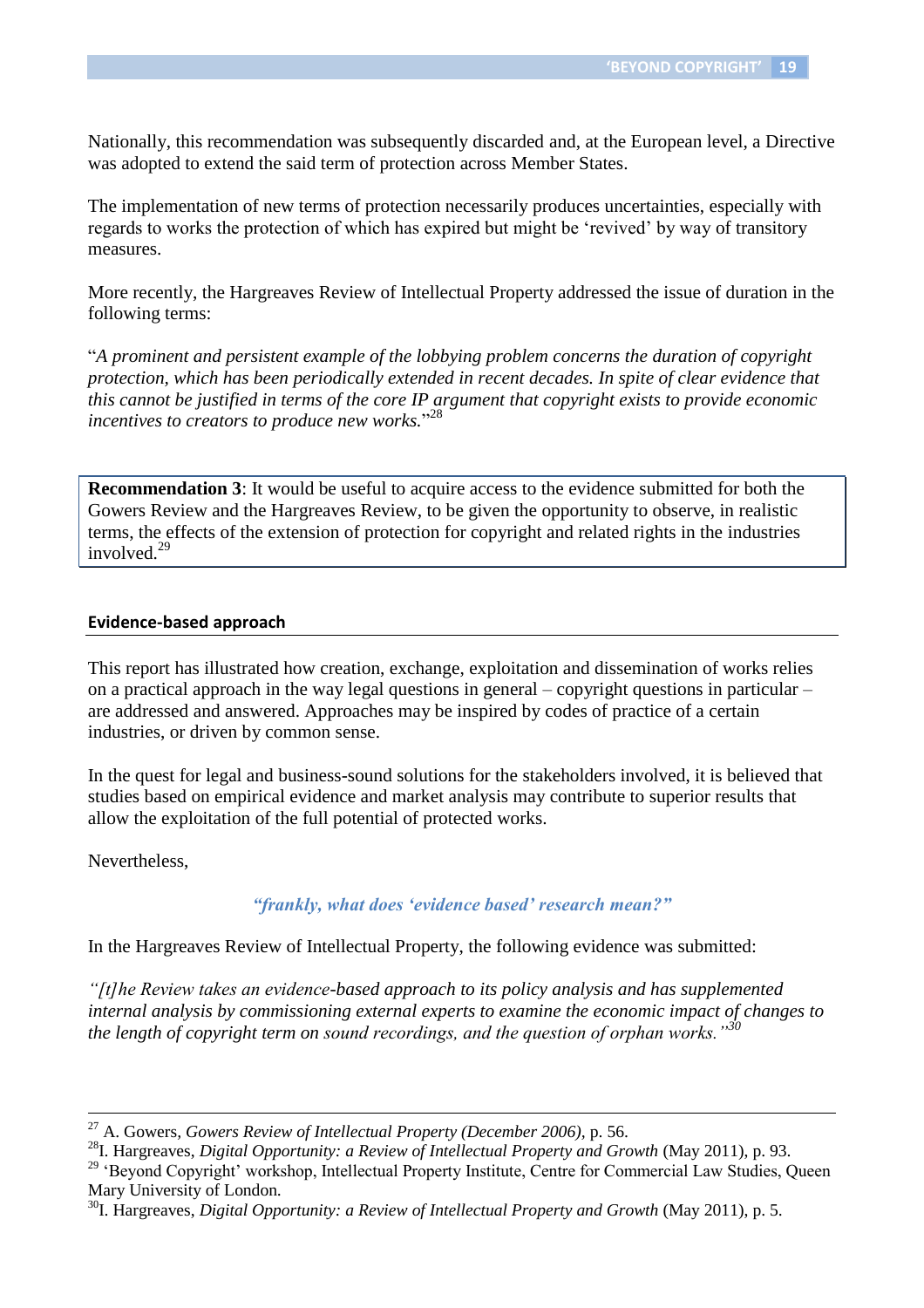It has been suggested that despite the efforts involved the evidence connected with the Review is not satisfactory. 31

**Recommendation 4**: In the absence of a reliable source of information for the acquisition of valid evidence to investigate copyright related questions, it would be beneficial for an agreed methodology to emerge, and for studies to be commissioned on the basis of such methodology in the independent context of Higher Education Institutions.<sup>32</sup>

*"'Beyond Copyright' research should also mean 'Beyond Copyright' scholarship"*

**Recommendation 5**: Studies aimed at answering the questions that emerged within 'Beyond Text' should maintain a practical focus, for individuals and organisations to operate effectively in their markets.<sup>33</sup>

Emerging legal and business solutions should fit a wide section of the population, and provide a suitable framework for both successful and emerging forms of creation. This would maximise the potential value of creation and use of content, as it would also correspond to a reduction of circumvention of the copyright system.

#### *B. New involvement*

#### **Expertise within the university**

 $\overline{a}$ 

On a practical level, researchers and teachers find themselves at the crossroads of copyright law, because they have balanced and possibly conflicting interests towards the protection of works via copyright. It is observed that, in certain cases, researchers and teachers working for universities are appropriately advised. Moreover, they are encouraged to follow guidelines offered by their institutions and seek advice from trained librarians.<sup>34</sup> Reduced uncertainty would be one of the benefits of establishing a strong *modus operandi.*

**Recommendation 6:** Researchers and teachers would find it useful to receive clear guidelines from their universities on what they can or cannot use in the context of their research and when providing instructions to their students. Education imparted to researchers and teachers would improve their ability to disseminate research outputs and teaching material.<sup>35</sup>

In their role as investigators within internally or externally funded research projects, researchers also require legal advice from experts able to deal with contractual matters, including intellectual property matters, in order to regulate their relationship with partner institutions.

<sup>&</sup>lt;sup>31</sup> 'Beyond Copyright' workshop, Intellectual Property Institute, Centre for Commercial Law Studies, Queen Mary University of London.

<sup>&</sup>lt;sup>32</sup> 'Beyond Copyright: the Visual Dimension' workshop, St Catherine's College, Oxford.

<sup>&</sup>lt;sup>33</sup> 'Beyond Copyright: the Visual Dimension' workshop, St Catherine's College, Oxford.

<sup>34</sup> See for example, http://www.brookes.ac.uk/library/copyright/copyright.html.

<sup>&</sup>lt;sup>35</sup> 'Beyond Copyright: the Visual Dimension' workshop, St Catherine's College, Oxford.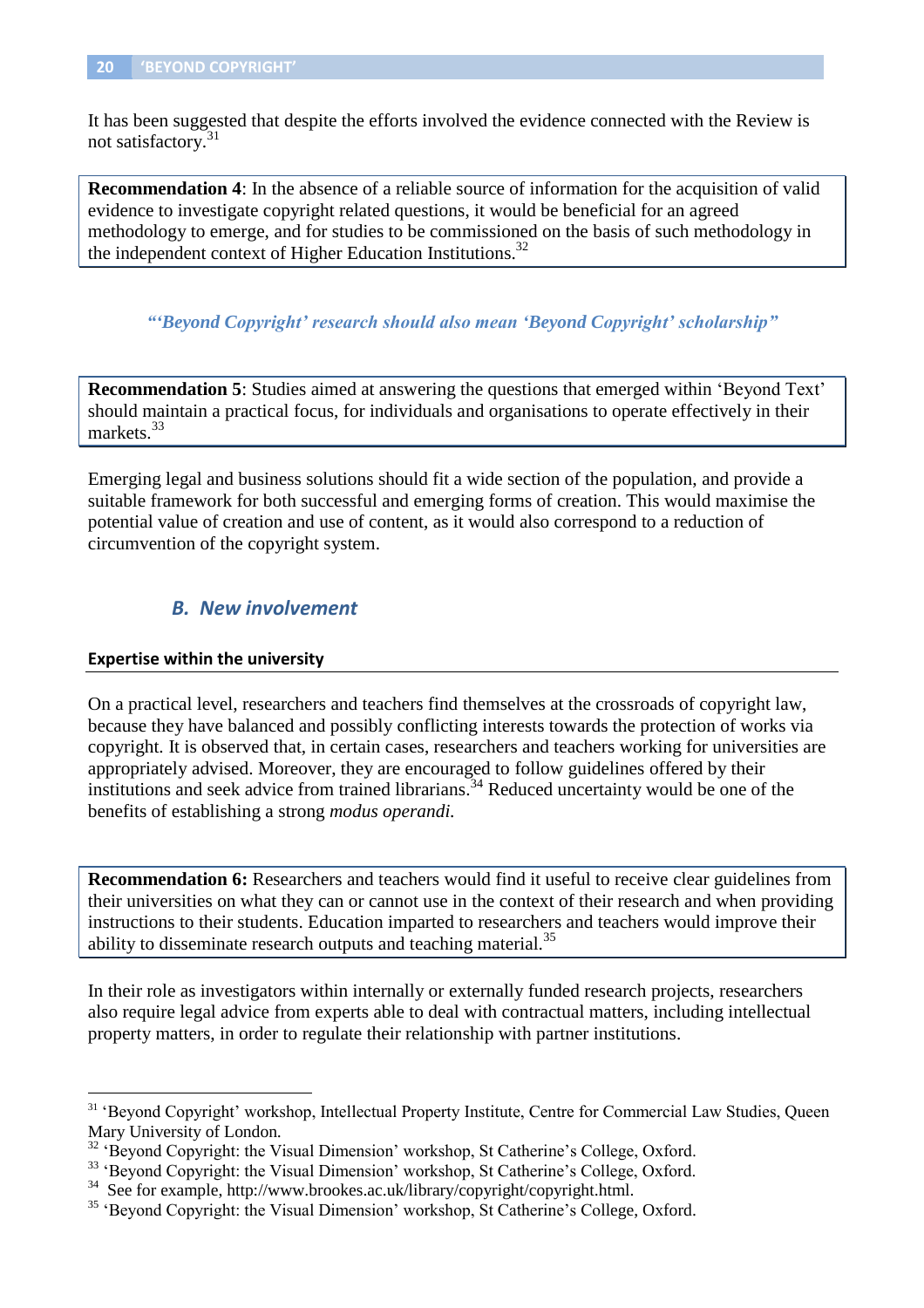**Recommendation 7**: Researchers would prefer to seek legal advice from their own institution. Efforts should be made for universities to be in the position of delivering general and reliable legal advice on the administration of internally and externally funded research projects. Copyright law is one of the areas of expertise that is likely to be in demand.<sup>36</sup>

#### **Educating creators about intellectual property**

*"As an art historian, I have not received an education about intellectual property. Yet, images are my bread and butter."*

A demand exists for an increased awareness of matters related to intellectual property and copyright law in particular, not only in terms of availability of legal advice, but also in terms of education of new generations of authors, performers, and users.

#### *"In the same way that computer literacy is supported throughout the education system, so should 'information literacy', i.e. literacy concerning the use of information."*

Often, legal principles of intellectual property are not part of school or higher education for younger members of society who, though familiarity with digital technology, are likely to be heavy users as well as spontaneous creators of copyright protected content.

**Recommendation 8**: Courses in Intellectual property 'literacy' should start from school and accompany individuals throughout the different steps of their education.<sup>37</sup>

**Recommendation 9**: In the context of Higher Education, specific programmes should include the training of undergraduate, master and PhD students in dealing with copyright issues for the publications they may produce in the future. For example, intellectual property could be a compulsory element of methodology courses delivered to graduate and postgraduate students.<sup>38</sup>

On this matter, it would be beneficial to monitor institutional initiatives such as the one of the European Patent Office (EPO Academy), where resources are dedicated to write roadmaps to introduce intellectual property in a wide array of curricula.<sup>39</sup> However, any attempt to introduce intellectual property courses in education should avoid the risk of programmes being unduly influenced by vested and inevitably partial interests of certain rights holders, users or any other institutions.

<sup>&</sup>lt;sup>36</sup> This emerged during the 'Beyond Copyright: the Visual Dimension' workshop, St Catherine's College, Oxford, and in interviews with researchers working on projects such as 'Choreographic Objects: traces and artifacts of physical intelligence', 'The Use of Audiovisual Resources in Jazz Historiography and Scholarship: Performance, Embodiment and Mediatised Representations', and 'What is Black British Jazz? Routes, Ownership, Performance'.

<sup>&</sup>lt;sup>37</sup> 'Beyond Copyright: the Visual Dimension' workshop, St Catherine's College, Oxford.

<sup>&</sup>lt;sup>38</sup> This aspect was particularly emphasised by scholars teaching in art faculties during the 'Beyond Copyright: the Visual Dimension' workshop, St Catherine's College, Oxford.

<sup>&</sup>lt;sup>39</sup>http://www<u>.epo.org/about-us/office/academy.html</u>.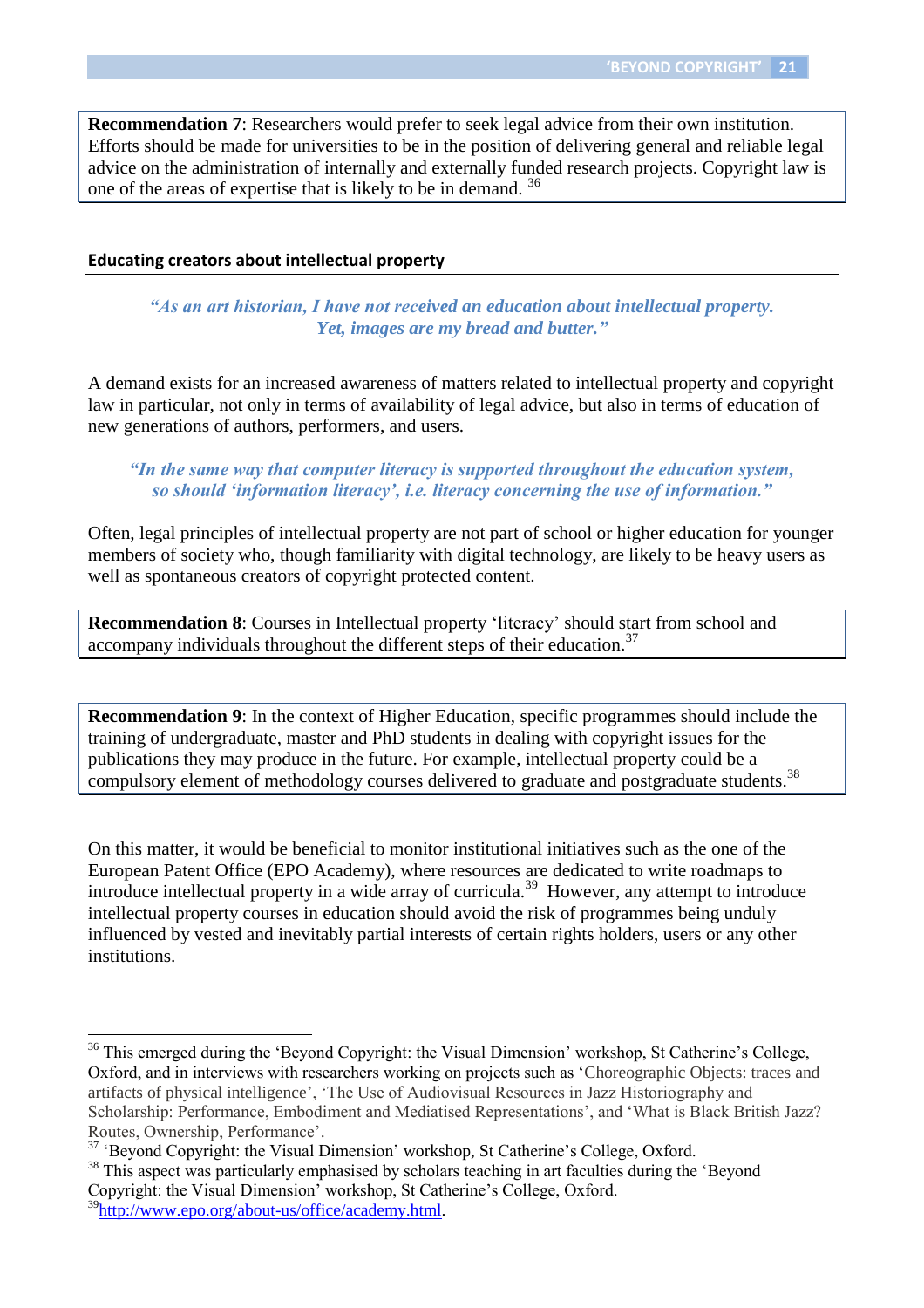#### **Engagement**

Examples contained in this report illustrate how often rights holders and users consider copyright law as inappropriate for the activities they engage in, or for the businesses they run. It is not rare to encounter submissions such as the following:

*"Copyright should be eliminated altogether."*

Therefore, on a general level:

*"Should Higher Education Institutions have a forum where to seek advice and discuss issues related to copyright law?"*

> *"What can the arts and humanities contribute to the debate around copyright in the 21st century?"*

**Recommendation 10**: A question to be addressed in the context of future projects on copyright law for the field of the Arts and Humanities is whether Higher Education Institutions should have an active role in the development of copyright rules both at the national, regional and international  $level.<sup>40</sup>$ 

Individuals working in Higher Education and organisations working in partnership with Higher Education Institutions are in the position of observing and engaging in all aspects of creation, dissemination and use of creative content. It is therefore believed that there should be room for those individuals and organisation to be able to illustrate their priorities and submit their proposals.

#### **The 'fair dealing' issue**

 $\overline{a}$ 

It is argued that it would be beneficial for researchers to be involved in investigations concerning the scope of the fair dealing provisions as they currently appear in the CDPA 1988.

It is accepted that authors of academic publications have the responsibility of producing works in compliance with the rules of copyright. Publishers explicitly request compliance with the 'fair dealing rule'. However, the scope of such rule is highly uncertain.

*"The interpretation of the CDPA 1988 is done with deference. The side of the copyright owners is often taken, instead of asserting the fair dealing exceptions."*

Often, authors are reluctant to rely on a fair dealing provision if that bears a real risk of legal consequences following a possible infringement of copyright.

Given the use that academics make of works from third parties in the context of research, it is observed that:

<sup>&</sup>lt;sup>40</sup> 'Beyond Copyright' workshop, Intellectual Property Institute, Centre for Commercial Law Studies, Queen Mary University of London.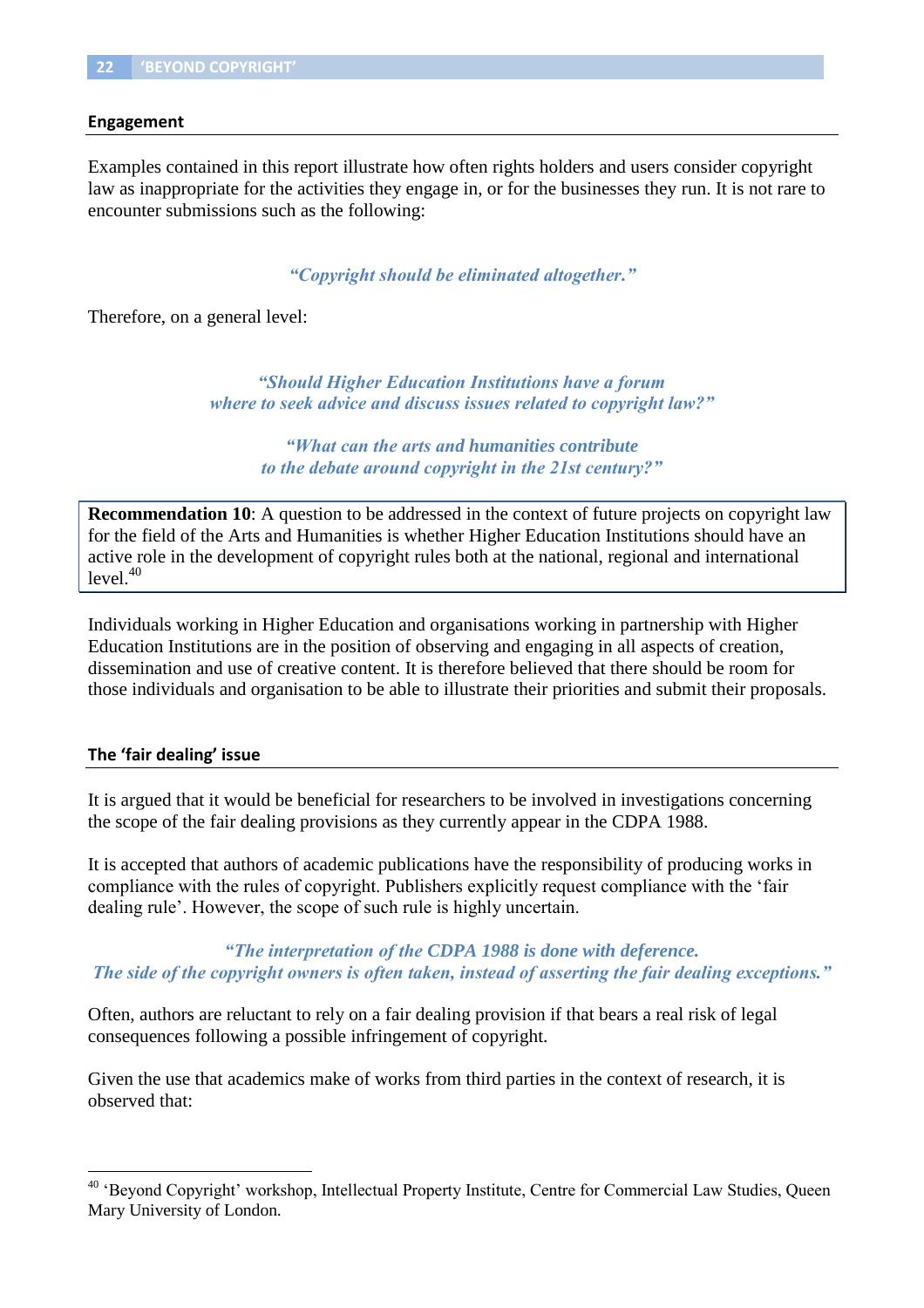*"the research community could easily get together and try to put some pressure on universities to raise the issue of copyright and start asserting fair dealing. There is the policy level, particularly with regard to the Hargreaves Review of Intellectual Property. However, there is also another level where universities could be braver. This is an important lesson to be taken from 'Beyond Text'. A lot can be done in the existing space of the [current] law."*

**Recommendation 11:** Further discussion should be encouraged with the goal of assessing the desirability of a scoping study on the role of research communities in the definition of limitation and exceptions, for specific categories of protected works and for uses that are directly relevant to research activities.<sup>41</sup>

#### *C. New tools*

#### **'Soft' law**

Changes and updates to the copyright system are advocated often without an appropriate consideration of the possible consequences and costs that a reform would involve. UK copyright law is necessarily intertwined with EU legislation, bilateral agreements among countries and international treaties. The 'opening' of primary act such as the Copyright, Designs and Patents Act 1988 for the purpose of updating and simplifying the copyright system is bound to take time. While this is not to be discouraged in principle, other interim measures may contribute to reduce the distance between the law and the individuals affected by the law.

It is submitted that codes of conducts have the advantage of being more flexible forms of regulation. However, they may present the disadvantage of being scarcely enforceable in absence of a critical mass that voluntarily adopts and fully adheres to them.

**Recommendation 12**: Codes of conduct and acceptable business practices could be elaborated through negotiations between stakeholders' representatives. This approach would accommodate the needs expressed in specific fields (e.g. dance, visual art) and would facilitate new business models to merge with existing ones.

## **VI. Further questions to be addressed**

#### **Policy making**

 $\overline{a}$ 

#### *"Who orientates future codification?"*

Discussions with Beyond Text Principal Investigators has demonstrated a consensus concerning the need for some form of codification, by way of legislative intervention or in the form of negotiation of industry-specific codes of practices.

<sup>41</sup> 'Beyond Copyright: the Visual Dimension' workshop, St Catherine's College, Oxford.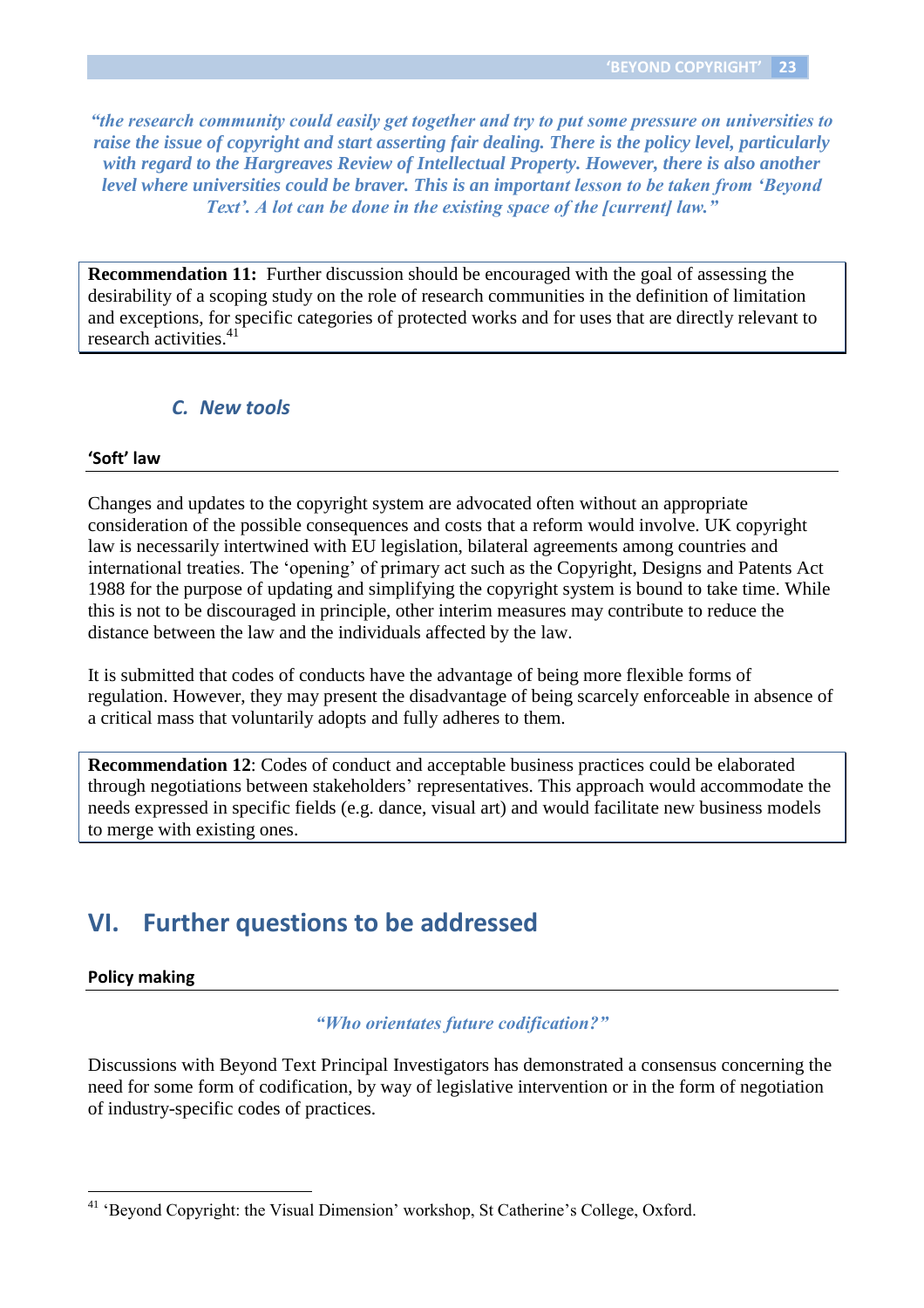The two recent Reviews of Intellectual Property have highlighted areas in which updates in regulation and new codification would be beneficial. It remains uncertain, however, whether nonlawyers should express their priorities to legal experts who would be in charge of translating them into the law, or whether legal experts should formulate questions to be submitted to the scrutiny of non-lawyers actively operating in the creative industries.<sup>42</sup> While collaboration in policy making is required, a solid methodology in this respect should be formulated with more clarity.

#### **Centre for Copyright and New Business Models**

In the years to come, the Arts and Humanities Research Council will fund a Centre for Copyright and New Business Models in the Creative Economy. Within 'Beyond Text', opinions have been exchanged on how the work of such a Centre could successfully address the issues detailed in this report.

> *"A Copyright Centre should be a physical space as well as a network where knowledge is shared." 43*

*"A Copyright Centre should operate as a support body as well as an advisory group. So that people know where to go." 44*

According to the Call for Expressions of Interest, the Arts and Humanities Research Council indicates that**:**

*"[the Centre] should aim to encompass research into copyright, business models, creative industries and digital technologies...*

#### *It will:*

- *Investigate the challenges presented by existing and emerging copyright frameworks;*
- *Contribute to the understanding of the economics of the creative industries, including the impact of digital technology on the behaviour of consumers, individual creators, creative and cultural organisations and businesses;*
- *Explore new frameworks for the relationship between the creator, the exploiter and the consumer;*
- *Open routes to impact and influence in creative and cultural activities;*
- *Explore legal, regulatory, ethical, cultural, historical and public responsibility issues;*

<sup>42</sup> 'Beyond Copyright: the Visual Dimension' workshop, St Catherine's College, Oxford.

<sup>&</sup>lt;sup>43</sup> 'Beyond Copyright' workshop, Intellectual Property Institute, Centre for Commercial Law Studies, Queen Mary University of London.

<sup>44</sup> 'Beyond Copyright' workshop, Intellectual Property Institute, Centre for Commercial Law Studies, Queen Mary University of London.